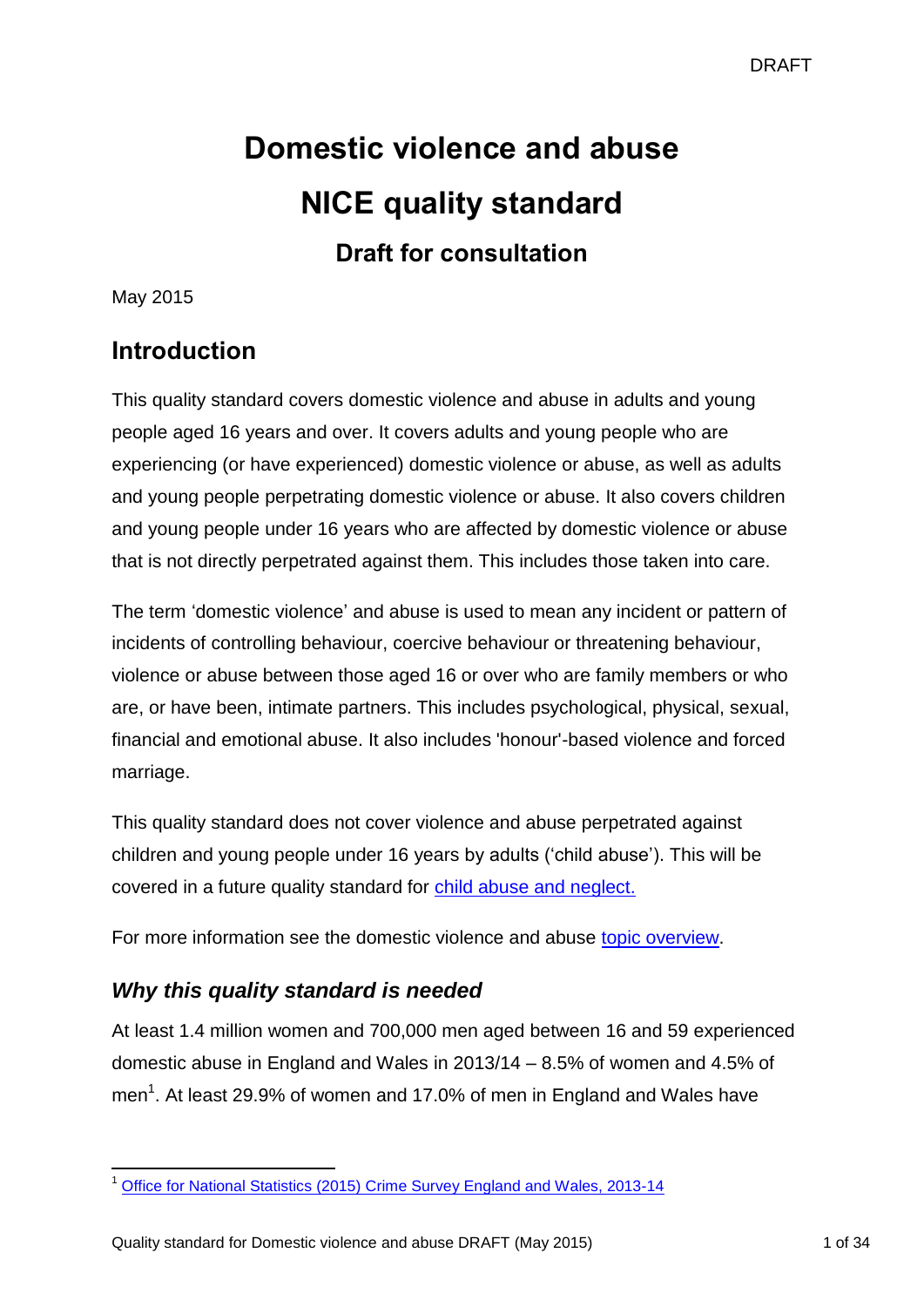experienced domestic abuse at some time<sup>2</sup>. These figures are likely to be an underestimate, because all types of domestic violence and abuse are under-reported in health and social research, to the police and to other services.

Both men and women perpetrate and experience domestic violence and abuse, but it is more common for men to perpetrate violence and abuse against women. This is particularly true for severe and repeated violence and sexual assault.

A [report from Lancaster University](http://www.research.lancs.ac.uk/portal/en/people/sylvia-walby(eae438c4-8116-45b9-9af5-8b4f785599c0)/publications.html) estimated the costs associated with domestic violence and abuse in the UK in 2008 to be £15.7 billion. This included over £9.9 billion in 'human and emotional' costs, more than £3.8 billion for the criminal justice system, civil legal services, healthcare, social services, housing and refuges, and more than £1.9 billion for the economy (based on time off work for injuries) .

Multi-agency partnership working at both an operational and strategic level is the most effective approach for domestic violence and abuse. Training and ongoing support from within an organisation are also needed for individual practitioners. Without training in identifying domestic violence and abuse and responding appropriately after disclosure, healthcare professionals may fail to recognise its role in a patient's condition and to provide effective and safe support.

The quality standard is expected to contribute to improvements in the following outcomes:

- identification of domestic violence and abuse.
- provision of training to health and social care practitioners in identifying domestic violence and abuse and responding appropriately to disclosure.
- provision of services for domestic violence and abuse.
- knowledge of support services for domestic violence and abuse.
- use of services for domestic violence and abuse.
- health and quality of life.

<u>.</u>

 $2$  Smith K (ed), Osborne S, Lau I et al. (2012) Homicides, firearm offences and intimate violence 2010/11: supplementary volume 2 to Crime in England and Wales 2010/11. London: Home Office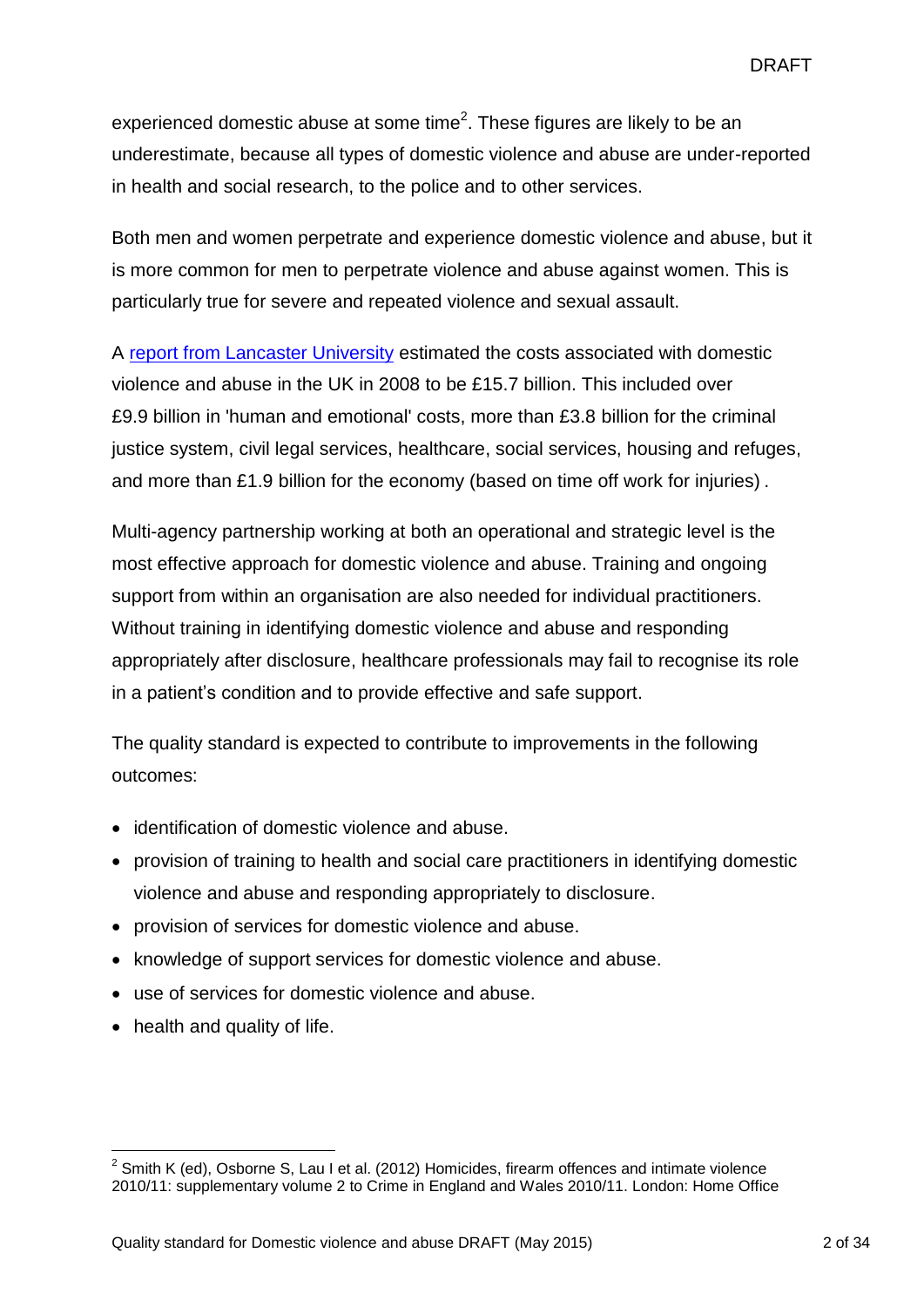# *How this quality standard supports delivery of outcome*

## *frameworks*

NICE quality standards are a concise set of prioritised statements designed to drive measurable improvements in the 3 dimensions of quality – patient safety, patient experience and clinical effectiveness – for a particular area of health or care. They are derived from high-quality guidance, such as that from NICE or other sources accredited by NICE. This quality standard, in conjunction with the guidance on which it is based, should contribute to the improvements outlined in the following 2 outcomes frameworks published by the Department of Health:

- [Public Health Outcomes Framework 2013–2016](https://www.gov.uk/government/publications/healthy-lives-healthy-people-improving-outcomes-and-supporting-transparency)
- [Adult Social Care Outcomes Framework 2015–16.](https://www.gov.uk/government/publications/adult-social-care-outcomes-framework-ascof-2015-to-2016)

Tables 1 and 2 show the outcomes, overarching indicators and improvement areas from the frameworks that the quality standard could contribute to achieving.

| <b>Domain</b>                                   | <b>Objectives and indicators</b>                                                                     |
|-------------------------------------------------|------------------------------------------------------------------------------------------------------|
| 1 Improving the wider<br>determinants of health | <b>Objective</b>                                                                                     |
|                                                 | Improvements against wider factors which affect health and<br>wellbeing and health inequalities      |
|                                                 | <i><u><b>Indicators</b></u></i>                                                                      |
|                                                 | 1.11 Domestic abuse                                                                                  |
|                                                 | 1.12 Violent crime (including sexual violence)                                                       |
| 2 Health improvement                            | <b>Objective</b>                                                                                     |
|                                                 | People are helped to live healthy lifestyles, make healthy<br>choices and reduce health inequalities |
|                                                 | <i><u><b>Indicator</b></u></i>                                                                       |
|                                                 | 2.23 Self-reported well-being                                                                        |

#### **Table 1 [Public health outcomes framework for England, 2013–2016](https://www.gov.uk/government/publications/healthy-lives-healthy-people-improving-outcomes-and-supporting-transparency)**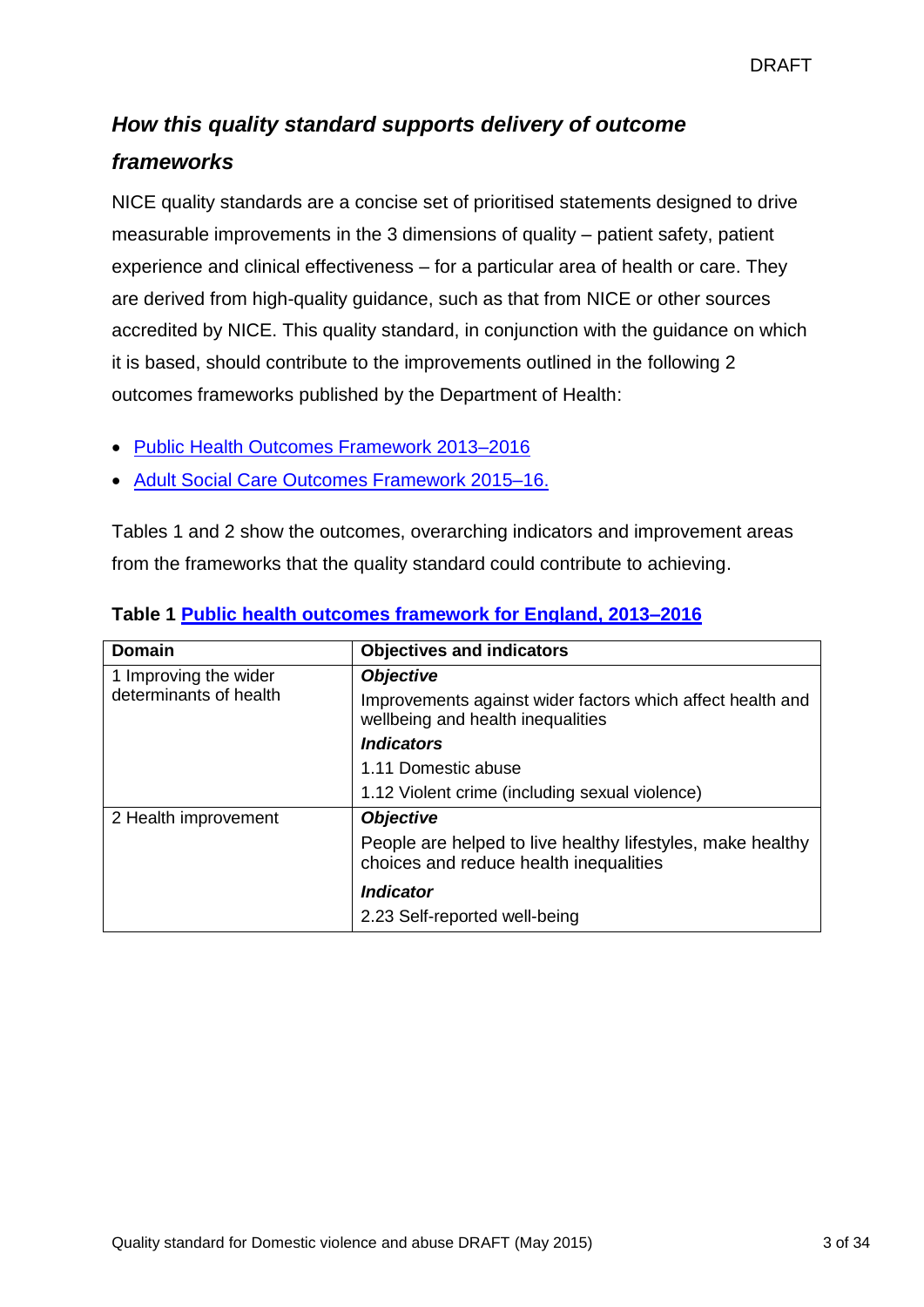| <b>Domain</b>                                                                                              | Overarching and outcome measures                                                                                |
|------------------------------------------------------------------------------------------------------------|-----------------------------------------------------------------------------------------------------------------|
| 4 Safeguarding adults whose<br>circumstances make them<br>vulnerable and protecting<br>from avoidable harm | <b>Overarching measure</b>                                                                                      |
|                                                                                                            | 4A The proportion of people who use services who feel safe                                                      |
|                                                                                                            | <b>Outcome measures</b>                                                                                         |
|                                                                                                            | People are free from physical and emotional abuse,<br>harassment, neglect and self-harm                         |
|                                                                                                            | People are supported to plan ahead and have the<br>freedom to manage risks the way that they wish               |
|                                                                                                            | 4B The proportion of people who use services who say that<br>those services have made them feel safe and secure |
|                                                                                                            | Placeholder 4C. Proportion of completed safeguarding<br>referrals where people report they feel safe            |

## **Table 2 [The Adult Social Care Outcomes Framework 2015–16](https://www.gov.uk/government/publications/adult-social-care-outcomes-framework-ascof-2015-to-2016)**

## *Service user experience and safety issues*

Ensuring that care is safe and that people have a positive experience of care is vital in a high-quality service. It is important to consider these factors when planning and delivering services relevant to domestic violence and abuse.

## *Coordinated services*

The quality standard for domestic violence and abuse specifies that services should be commissioned from and coordinated across all relevant agencies encompassing the whole care pathway. A person-centred, integrated approach to providing services is fundamental to delivering high-quality care to people experiencing or perpetrating domestic violence and abuse.

The Health and Social Care Act 2012 sets out a clear expectation that the care system should consider NICE quality standards in planning and delivering services, as part of a general duty to secure continuous improvement in quality. Commissioners and providers of health and social care should refer to the library of NICE quality standards when designing high-quality services. Other quality standards that should also be considered when choosing, commissioning or providing a high-quality domestic violence and abuse service are listed in Related quality standards.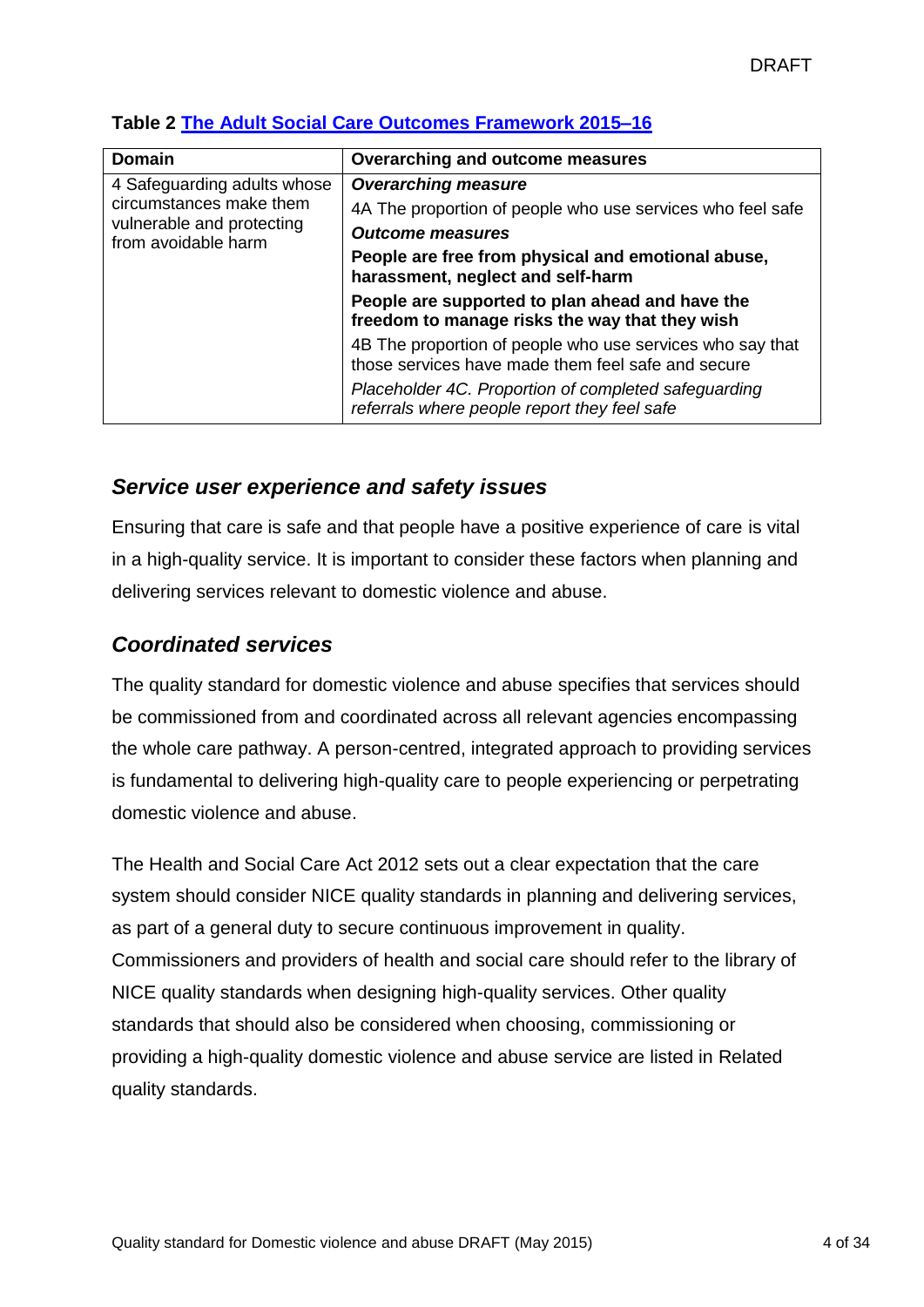#### **Training and competencies**

The quality standard should be read in the context of national and local guidelines on training and competencies. All health and social care practitioners involved in assessing, caring for and supporting people experiencing or perpetrating domestic violence and abuse should have sufficient and appropriate training and competencies to deliver the actions and interventions described in the quality standard. Quality statements on health and social care practitioners' training and competency are not usually included in quality standards. However, recommendations in the development source on specific types of training for the topic that exceed standard professional training are considered during quality statement development.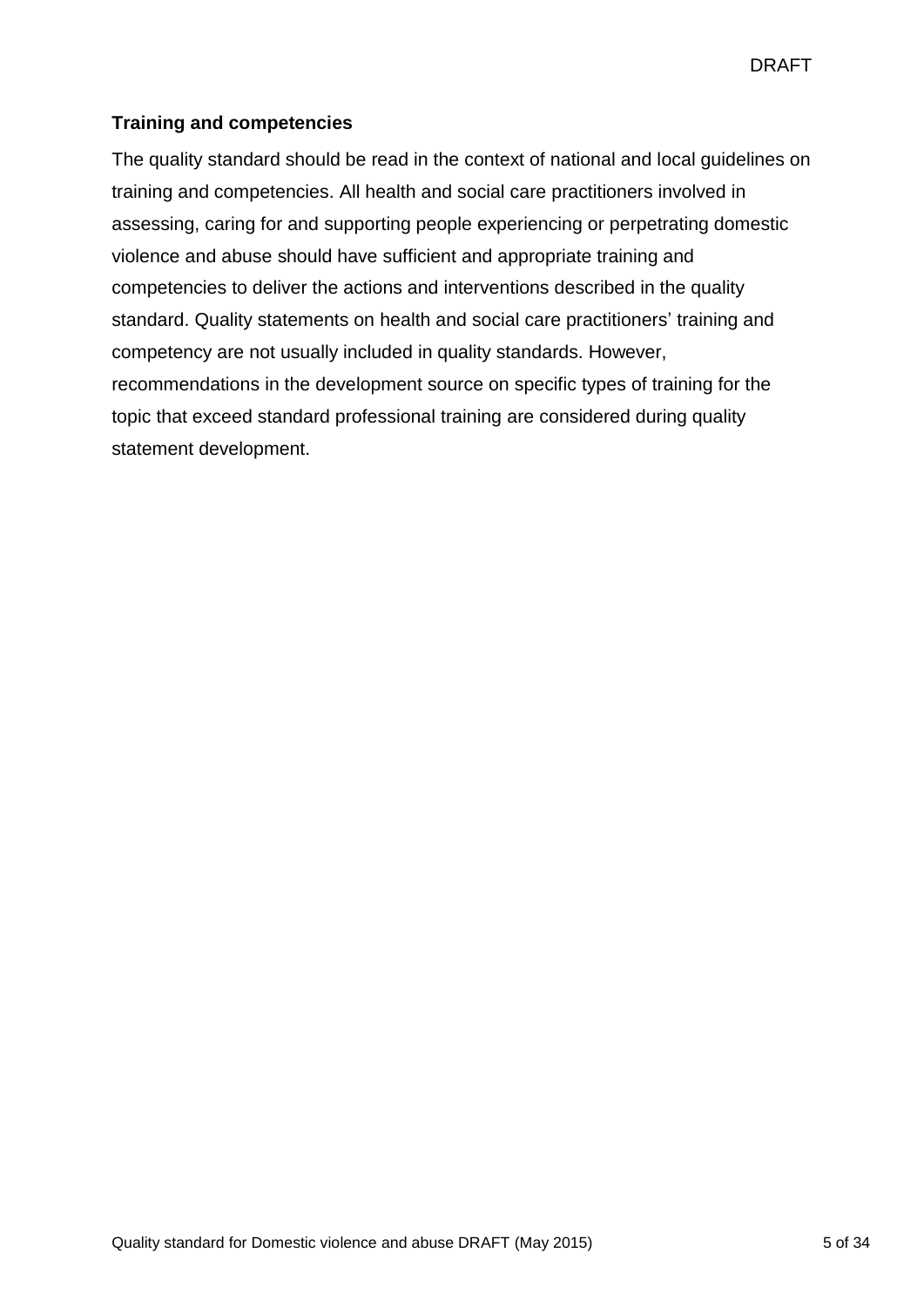## **List of quality statements**

[Statement 1.](#page-6-0) People presenting to A&E departments with indicators of possible domestic violence or abuse have a private one-to-one discussion.

[Statement 2.](#page-11-0) Women presenting to maternity services with indicators of possible domestic violence or abuse have a private one-to-one discussion.

[Statement 3](#page-14-0). People who disclose domestic violence or abuse have an assessment of their immediate safety.

[Statement 4](#page-18-0). People experiencing domestic violence or abuse are offered a referral to specialist support services.

[Statement 5.](#page-22-0) People perpetrating domestic violence or abuse are offered a referral to specialist support services.

## **Questions for consultation**

## *Questions about the quality standard*

**Question 1** Does this draft quality standard accurately reflect the key areas for quality improvement?

**Question 2** If the systems and structures were available, do you think it would be possible to collect the data for the proposed quality measures?

**Question 3** For each quality statement what do you think could be done to support improvement and help overcome barriers?

## *Questions about the individual quality statements*

**Question 4** For draft quality statements 1 and 2: Do these services reflect those who would mainly encounter people with possible indicators of domestic violence or abuse? If not what other services should be included?

**Question 5** For draft quality statements 1 and 2: Are there specific 'at risk' groups who should be asked about domestic violence and abuse, for example, people with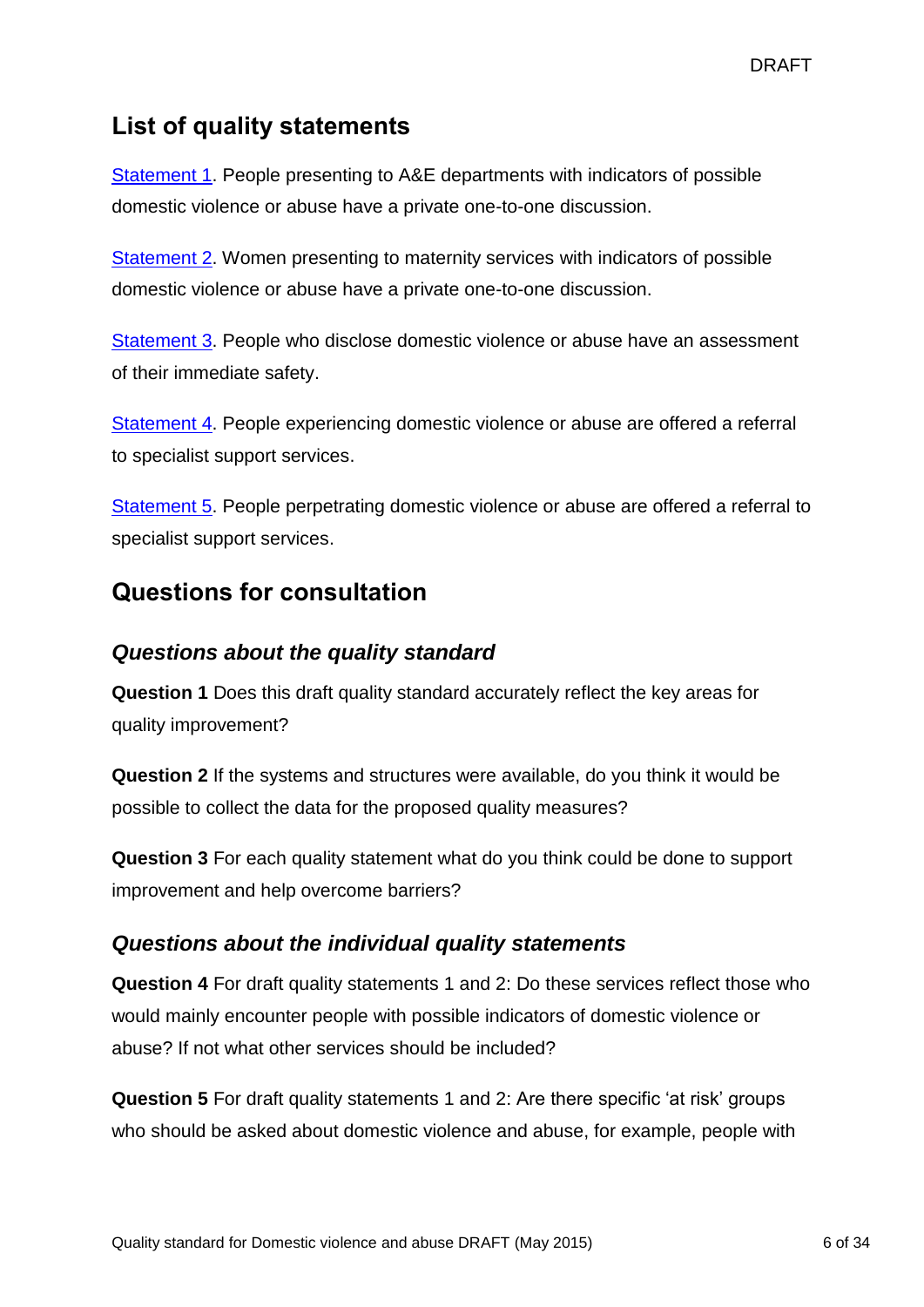certain indicators, a combination of indicators or a certain number of indicators from the long list in the definitions?

**Question 6** For draft quality statements 1 and 2: Given that this population may involve vulnerable patients, in practice would a discussion always take place on a one-to-one basis?

**Question 7** For draft quality statements 1 and 2: How should 'private' be defined within each setting?

**Question 8** For draft quality statement 3: What should an 'assessment of immediate safety' involve?

## *Questions about potential additional quality statements*

<span id="page-6-0"></span>**Question 9** The Quality Standards Advisory Committee recognised that multiagency partnership working and an integrated strategy are important approaches for managing domestic violence and abuse.

What specific actions should be undertaken by this multi-agency partnership or outlines in integrated strategies to improve quality in this service?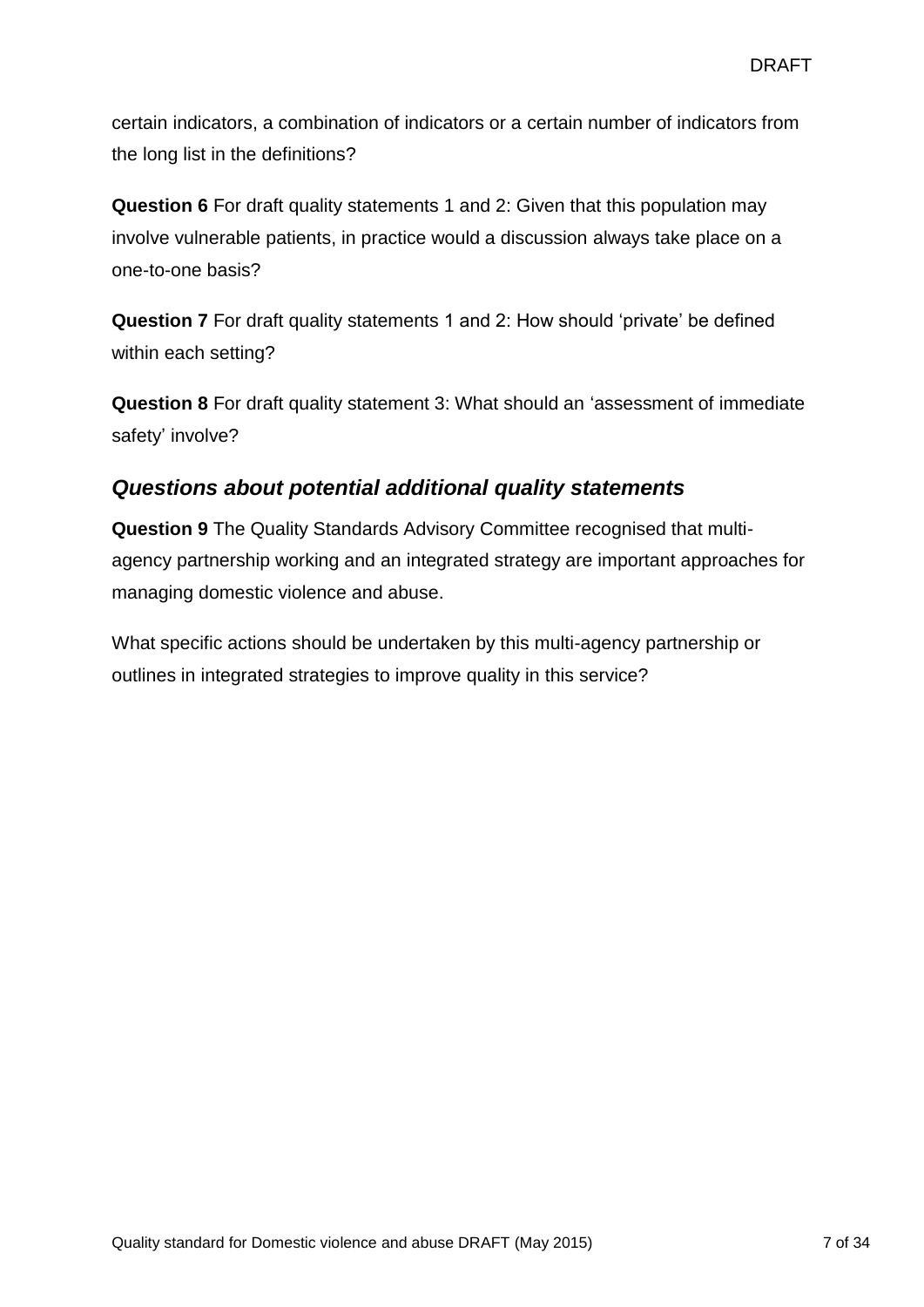# **Quality statement 1: Recognising domestic violence and abuse in A&E departments**

## *Quality statement*

People presenting to A&E departments with indicators of possible domestic violence or abuse have a private one-to-one discussion.

## *Rationale*

Some people who present to A&E departments have indicators of possible domestic violence or abuse. Private one-to-one discussions with trained healthcare professionals will help these people to feel safe so that they are more likely to disclose any past or current experiences of domestic violence or abuse.

## *Quality measures*

#### **Structure**

a) Evidence of local arrangement to ensure that people presenting to A&E departments with indicators of possible domestic violence or abuse have a private one-to-one discussion.

*Data source:* Local data collection.

b) Evidence of local arrangements to ensure that healthcare professionals are trained to recognise indicators of possible domestic violence or abuse.

*Data source:* Local data collection.

#### **Process**

Proportion of people presenting to A&E departments with indicators of possible domestic violence or abuse who have a private one-to-one discussion.

Numerator – the number in the denominator who have a private one-to-one discussion.

Denominator – the number of people presenting to A&E departments with indicators of possible domestic violence or abuse.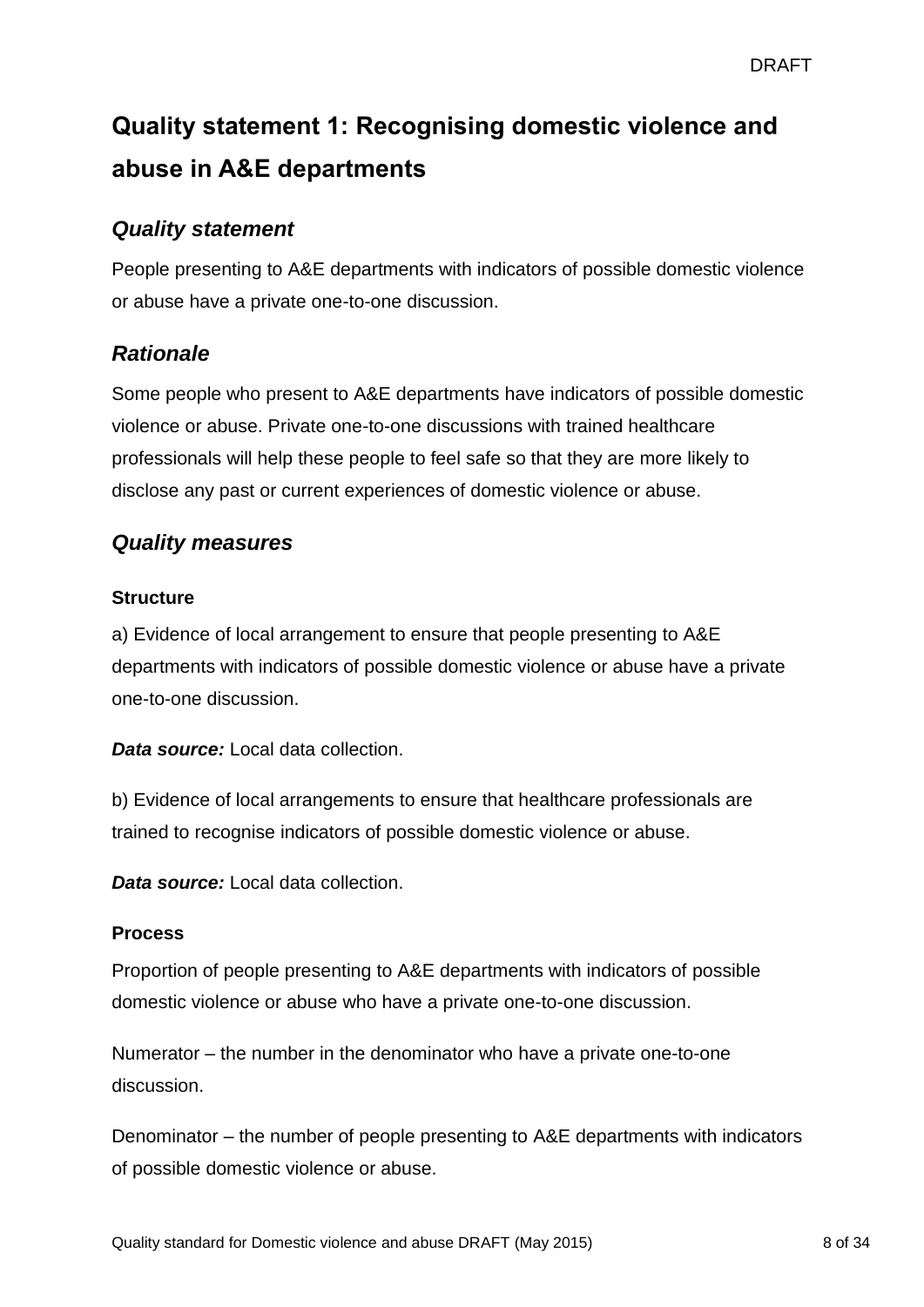*Data source:* Local data collection.

#### **Outcome**

Identification of domestic violence and abuse.

*Data source:* Local data collection.

## *What the quality statement means for service providers, healthcare professionals and commissioners*

**Service providers** (secondary care services) ensure that healthcare professionals are trained to recognise the indicators of possible domestic violence and abuse. They provide facilities to enable people presenting to A&E departments with indicators of possible domestic violence or abuse to have a private one-to-one discussion with a trained healthcare professional.

**Healthcare professionals** are trained to recognise indicators of possible domestic violence and abuse. They should make kind and sensitive enquiries as part of a private one-to-one discussion in an environment in which the person feels safe. The discussion should be documented.

**Commissioners** (clinical commissioning groups) commission services that ensure that healthcare professionals are trained to recognise the indicators of possible domestic violence and abuse, make kind and sensitive enquiries as part of private one-to-one discussions and document these discussions.

## *What the quality statement means for patients and service users*

**People who experience domestic violence or abuse** presenting to A&E departments can have a private talk with a healthcare professional trained in this area. This may help them to talk about their experiences, to know that they are not alone, that they will be believed and that their experiences are not unusual. They should be offered help and support.

## *Source guidance*

[Domestic violence and abuse](http://guidance.nice.org.uk/ph50) (2014) NICE guideline PH50, recommendation 6.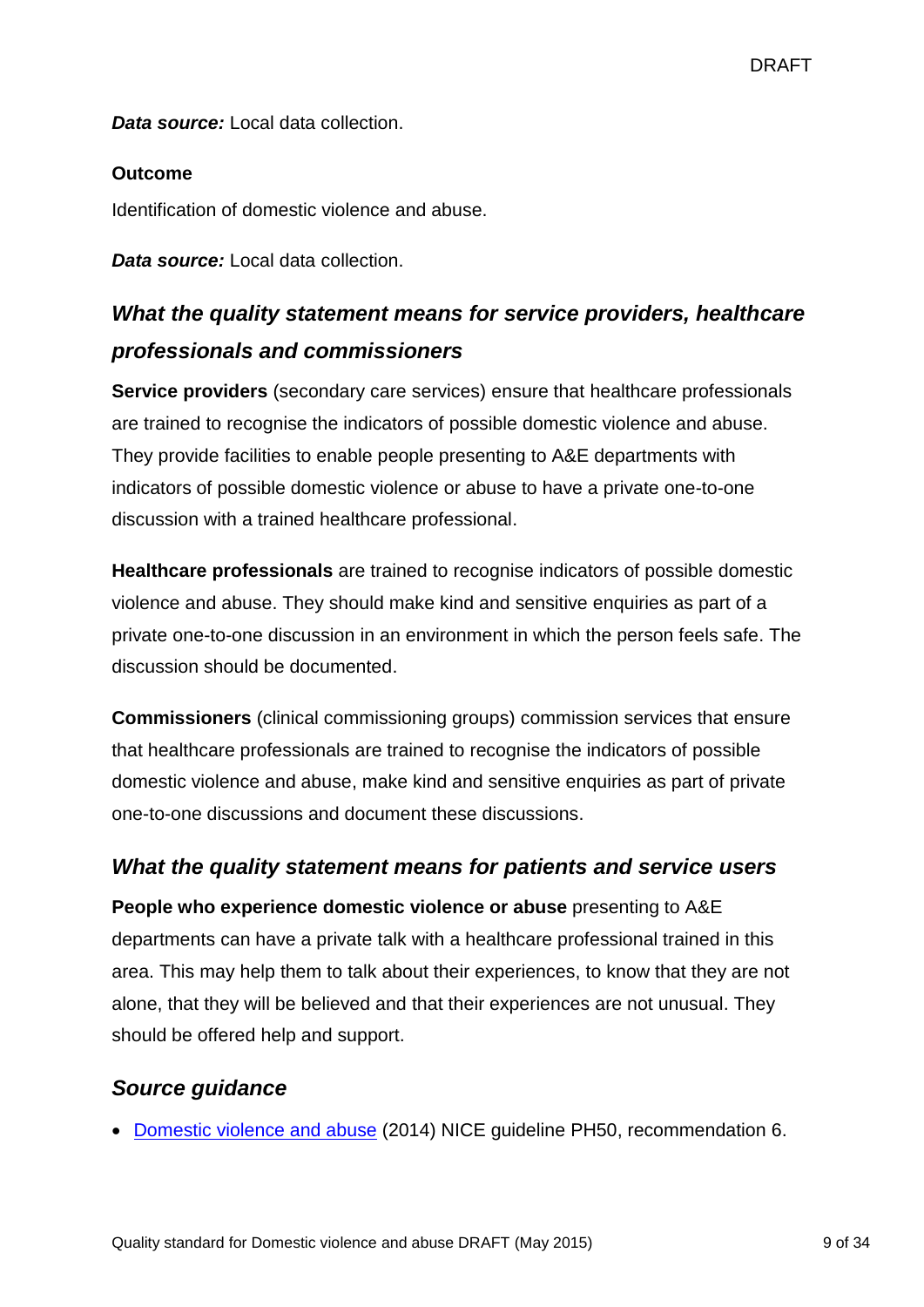## *Definitions of terms used in this quality statement*

#### **Indicators of possible domestic violence and abuse**

The following symptoms or conditions are indicators of possible domestic violence and abuse:

- symptoms of depression, anxiety, post-traumatic stress disorder, sleep disorders
- suicidal tendencies or self-harming
- alcohol or other substance use
- unexplained chronic gastrointestinal symptoms
- unexplained gynaecological symptoms, including pelvic pain and sexual dysfunction
- adverse reproductive outcomes, including multiple unintended pregnancies or terminations
- delayed pregnancy care, miscarriage, premature labour and stillbirth
- genitourinary symptoms, including frequent bladder or kidney infections
- vaginal bleeding or sexually transmitted infections
- chronic unexplained pain
- traumatic injury, particularly if repeated and with vague or implausible explanations
- problems with the central nervous system headaches, cognitive problems, hearing loss
- repeated health consultations with no clear diagnosis
- intrusive 'other person' in consultations including partner or husband, parent, grandparent or an adult child (for elder abuse).

[Adapted from [Domestic violence and abuse](http://guidance.nice.org.uk/ph50) (NICE guideline PH50)]

## *Equality and diversity considerations*

Healthcare professionals need to understand equality and diversity issues and ensure that assumptions about people's beliefs, values, gender identity or sexuality do not stop them from recognising and responding to domestic violence and abuse.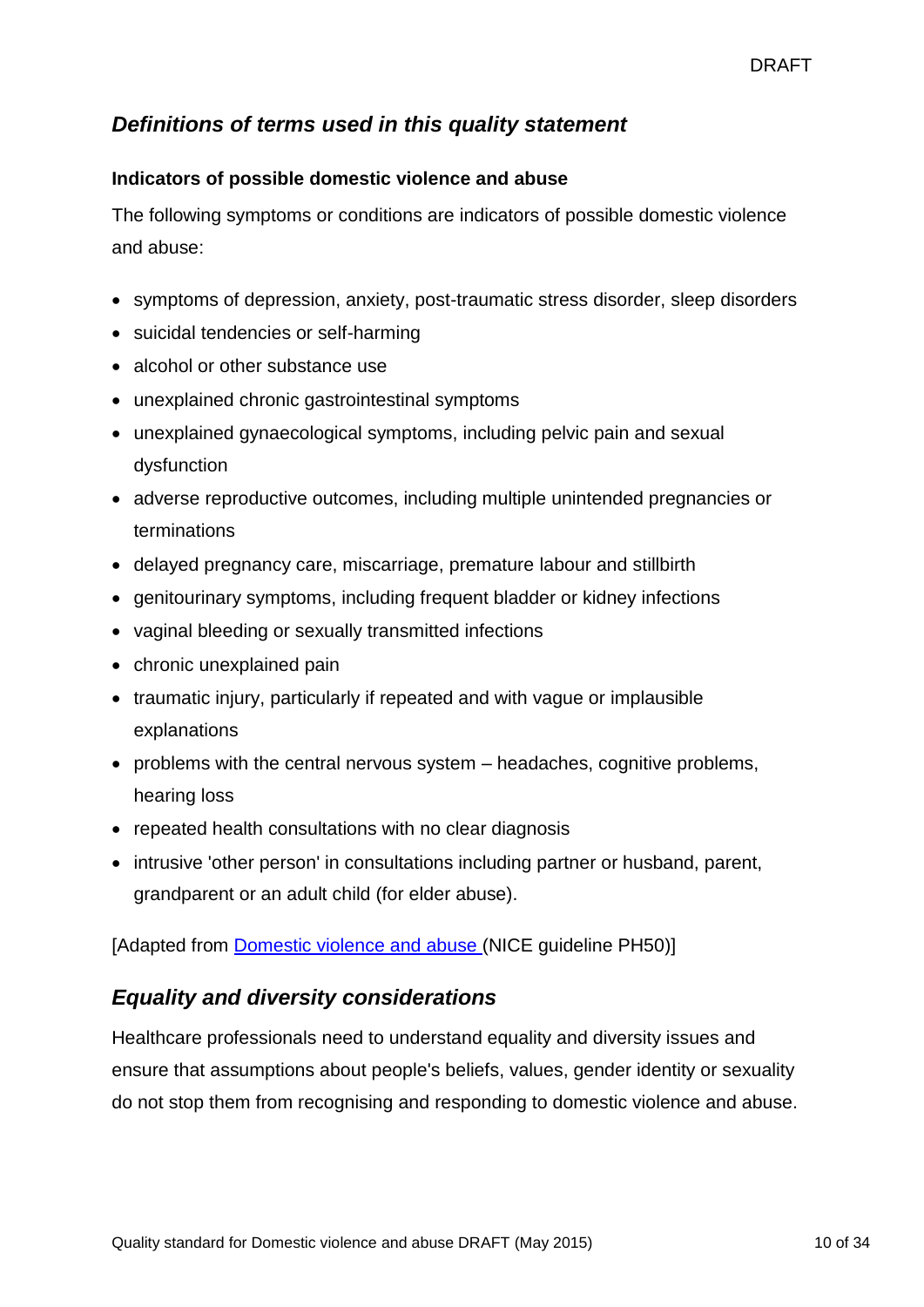Some groups may find services for domestic violence and abuse harder to access. These include black and minority ethnic groups, people with disabilities, older people, transgender people, lesbian, gay or bisexual people, people with substance misuse, people with mental health problems, people working in prostitution, people who have had a child taken into care and people with no recourse to public funds.

When interpreters are needed for discussions, these should be professional interpreters who maintain confidentiality. Family members or friends should not act as interpreters for discussions.

## *Question for consultation*

Are there specific 'at risk' groups who should be asked about domestic violence and abuse, for example, people with certain indicators, a combination of indicators or a certain number of indicators from the long list in the definitions?

Given that this population may involve vulnerable patients, in practice would a discussion always take place on a one-to-one basis?

How should 'private' be defined within this setting?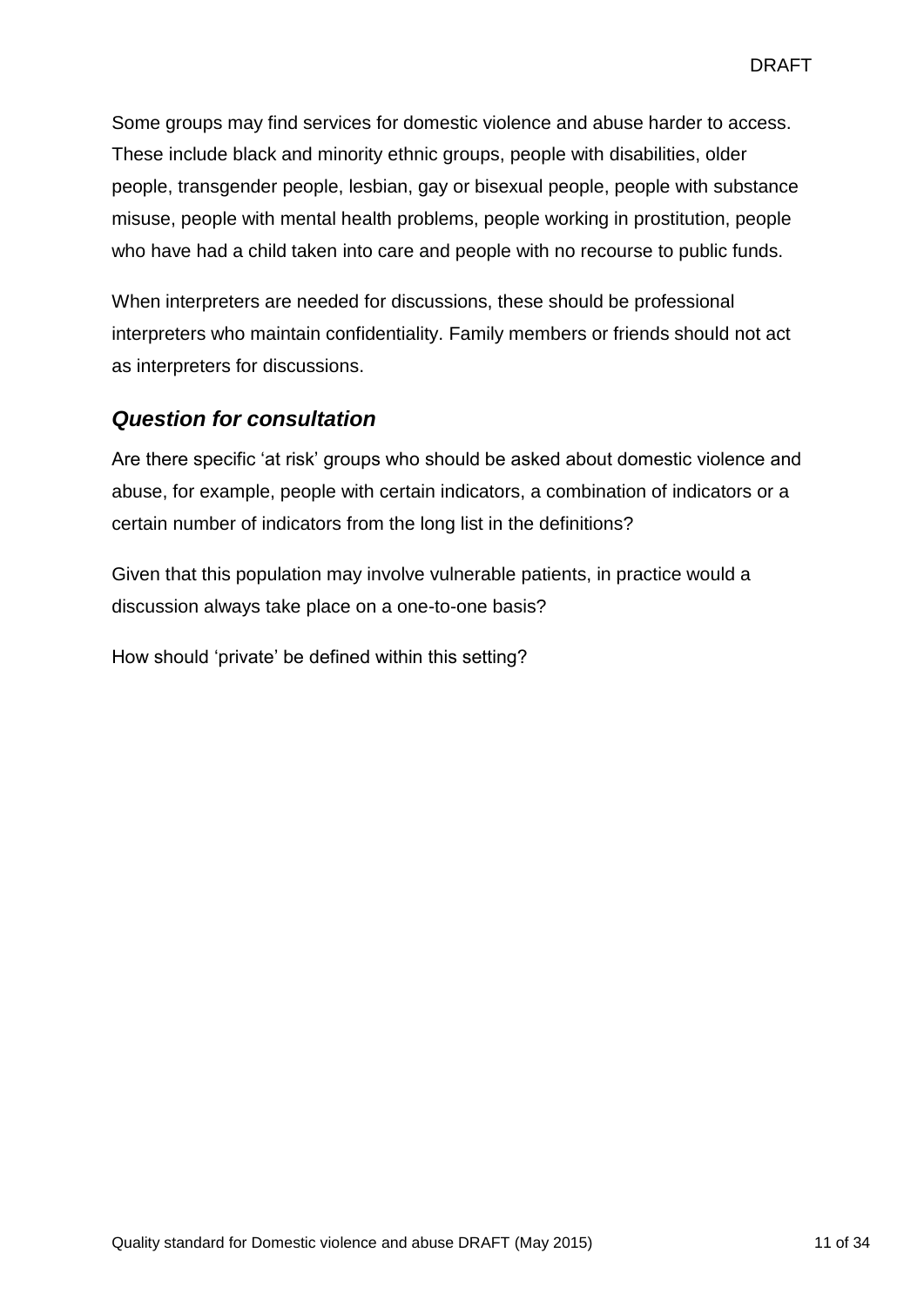# <span id="page-11-0"></span>**Quality statement 2: Recognising domestic violence and abuse in maternity services**

## *Quality statement*

Women presenting to maternity services with indicators of possible domestic violence or abuse have a private one-to-one discussion.

## *Rationale*

Some women who present to maternity services have indicators of possible domestic violence or abuse. Private one-to-one discussions with trained healthcare professionals will help these women to feel safe so that they are more likely to disclose any past or current experiences of domestic violence or abuse.

## *Quality measures*

#### **Structure**

a) Evidence of local arrangement to ensure that women presenting to maternity services with indicators of possible domestic violence or abuse have a private oneto-one discussion.

*Data source:* Local data collection.

b) Evidence of local arrangements to ensure that healthcare professionals are trained to recognise indicators of possible domestic violence and abuse.

*Data source:* Local data collection.

#### **Process**

Proportion of women presenting to maternity services with indicators of possible domestic violence or abuse who have a private one-to-one discussion.

Numerator – the number in the denominator who have a private one-to-one discussion.

Denominator – the number of women presenting to maternity services with indicators of possible domestic violence or abuse.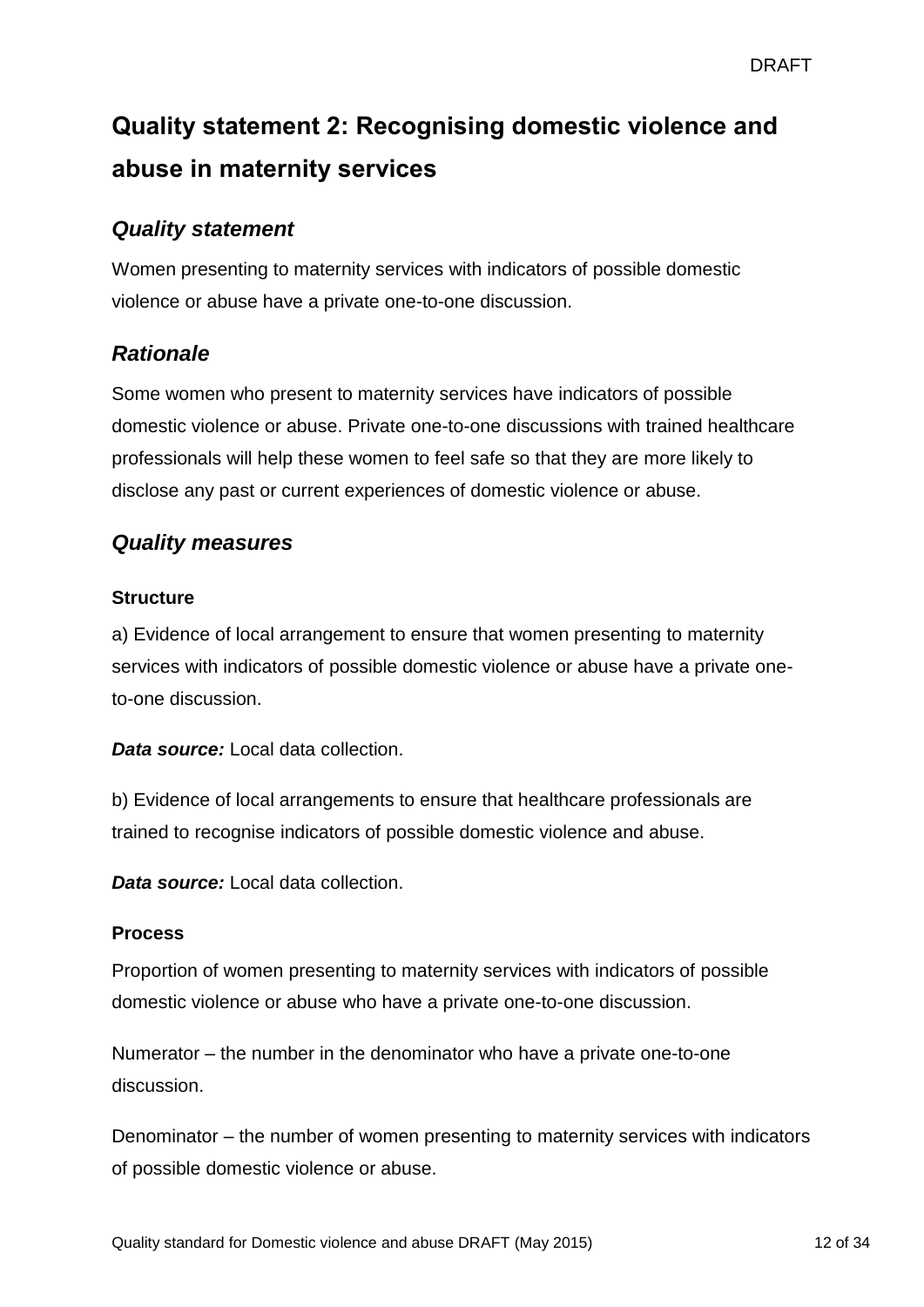*Data source:* Local data collection.

#### **Outcome**

Identification of domestic violence and abuse.

*Data source:* Local data collection.

## *What the quality statement means for service providers, healthcare professionals and commissioners*

**Service providers** (secondary care services) ensure that healthcare professionals are trained to recognise the indicators of possible domestic violence and abuse. They provide facilities to enable women presenting to maternity services with indicators of possible domestic violence or abuse to have a private one-to-one discussion with a trained healthcare professional.

**Healthcare professionals** are trained to recognise indicators of possible domestic violence and abuse. They should make kind and sensitive enquiries as part of a private one-to-one discussion in an environment in which the woman feels safe.

**Commissioners** (clinical commissioning groups) commission services that ensure that healthcare professionals are trained to recognise the indicators of possible domestic violence and abuse, make kind and sensitive enquiries as part of private discussions and document these discussions.

## *What the quality statement means for service users*

**Women presenting at maternity services who experience domestic violence or abuse** can have a private talk with a healthcare professional trained in this area. This may help them to talk about their experiences, to know that they are not alone, that they will be believed and that their experiences are not unusual.

## *Source guidance*

[Domestic violence and abuse](http://guidance.nice.org.uk/ph50) (2014) NICE guideline PH50, recommendation 6.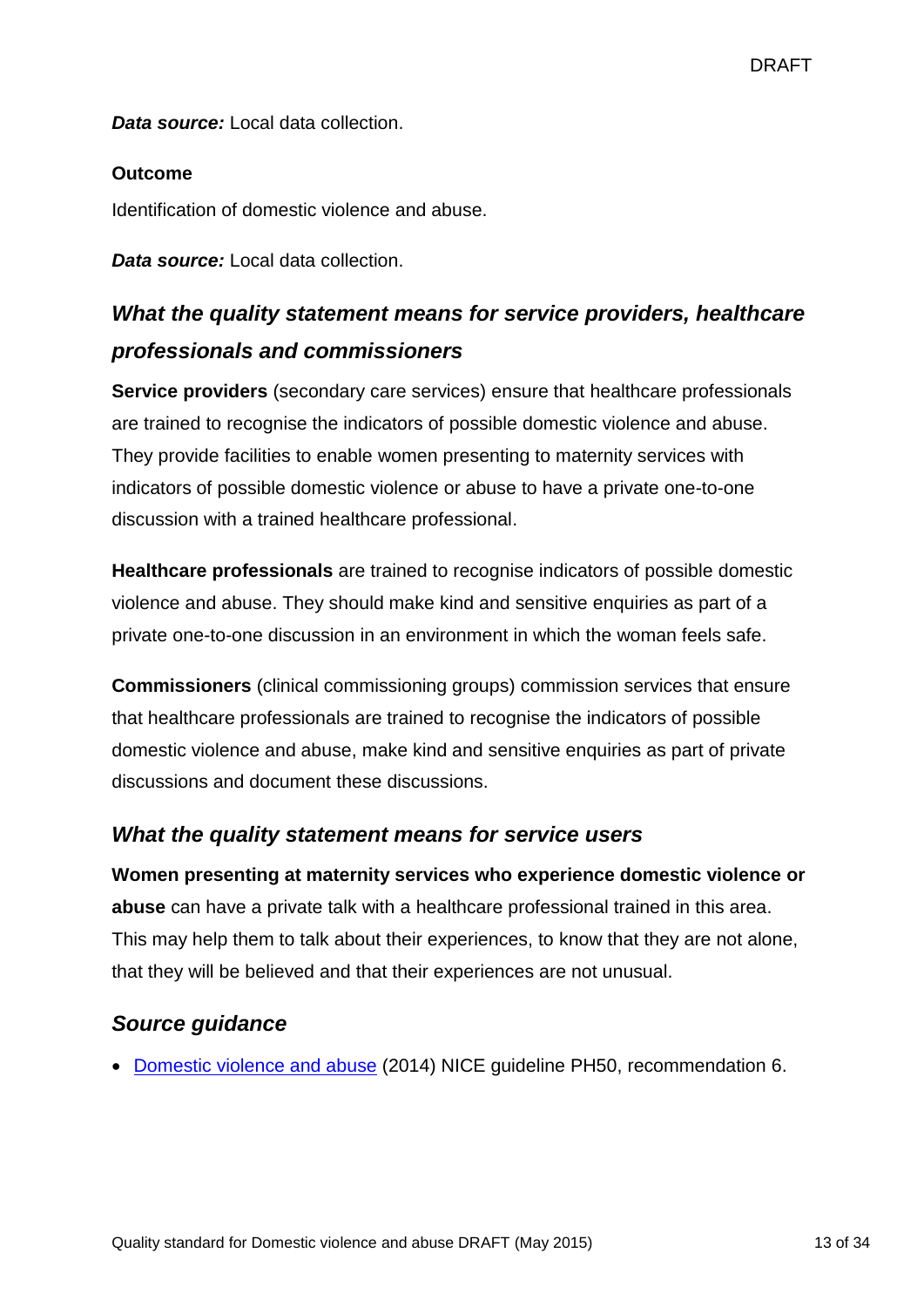## *Definitions of terms used in this quality statement*

#### **Indicators of possible domestic violence and abuse**

The following symptoms or conditions are indicators of possible domestic violence and abuse:

- symptoms of depression, anxiety, post-traumatic stress disorder, sleep disorders
- suicidal tendencies or self-harming
- alcohol or other substance use
- unexplained chronic gastrointestinal symptoms
- unexplained gynaecological symptoms, including pelvic pain and sexual dysfunction
- adverse reproductive outcomes, including multiple unintended pregnancies or terminations
- delayed pregnancy care, miscarriage, premature labour and stillbirth
- genitourinary symptoms, including frequent bladder or kidney infections
- vaginal bleeding or sexually transmitted infections
- chronic unexplained pain
- traumatic injury, particularly if repeated and with vague or implausible explanations
- problems with the central nervous system headaches, cognitive problems, hearing loss
- repeated health consultations with no clear diagnosis
- intrusive 'other person' in consultations including partner or husband, parent, grandparent or an adult child (for elder abuse).

[Adapted from [Domestic violence and abuse](http://guidance.nice.org.uk/ph50) (NICE guideline PH50)]

## *Equality and diversity considerations*

Healthcare professionals need to understand equality and diversity issues and ensure that assumptions about people's beliefs, values, gender identity or sexuality do not stop them from recognising and responding to domestic violence and abuse.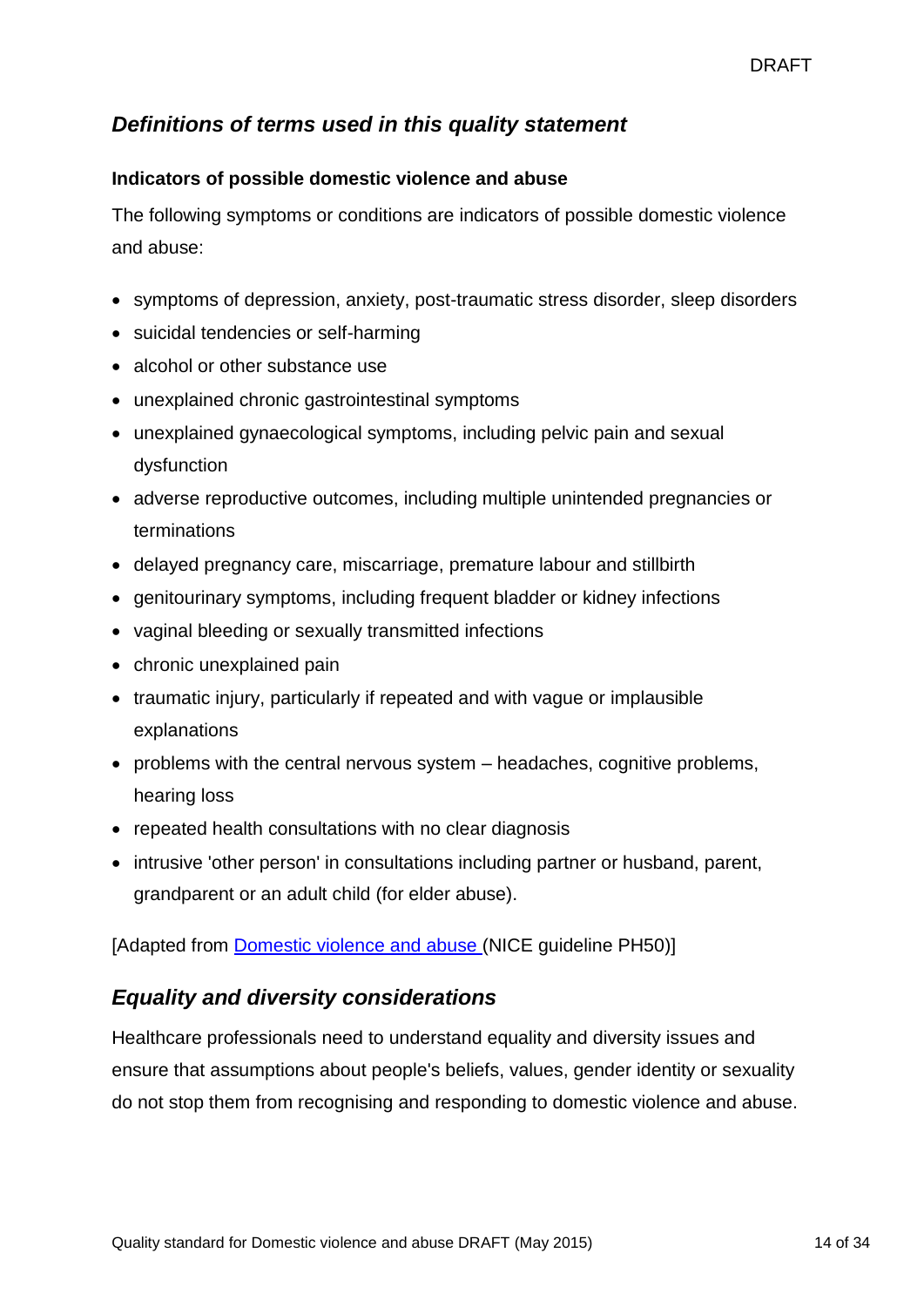Some groups of women may find services for domestic violence and abuse harder to access. These include women from black and minority ethnic groups, women with disabilities, lesbian, or bisexual women, women with substance misuse, women with mental health problems, women working in prostitution, women who have had a child taken into care and women with no recourse to public funds.

When interpreters are needed for discussions, these should be professional interpreters who maintain confidentiality. Family members or friends should not act as interpreters for discussions.

## *Question for consultation*

Are there specific 'at risk' groups who should be asked about domestic violence and abuse, for example, people with certain indicators, a combination of indicators or a certain number of indicators from the long list in the definitions?

Given that this population may involve vulnerable patients, in practice would a discussion take place on a one-to-one basis?

<span id="page-14-0"></span>How should 'private' be defined within this setting?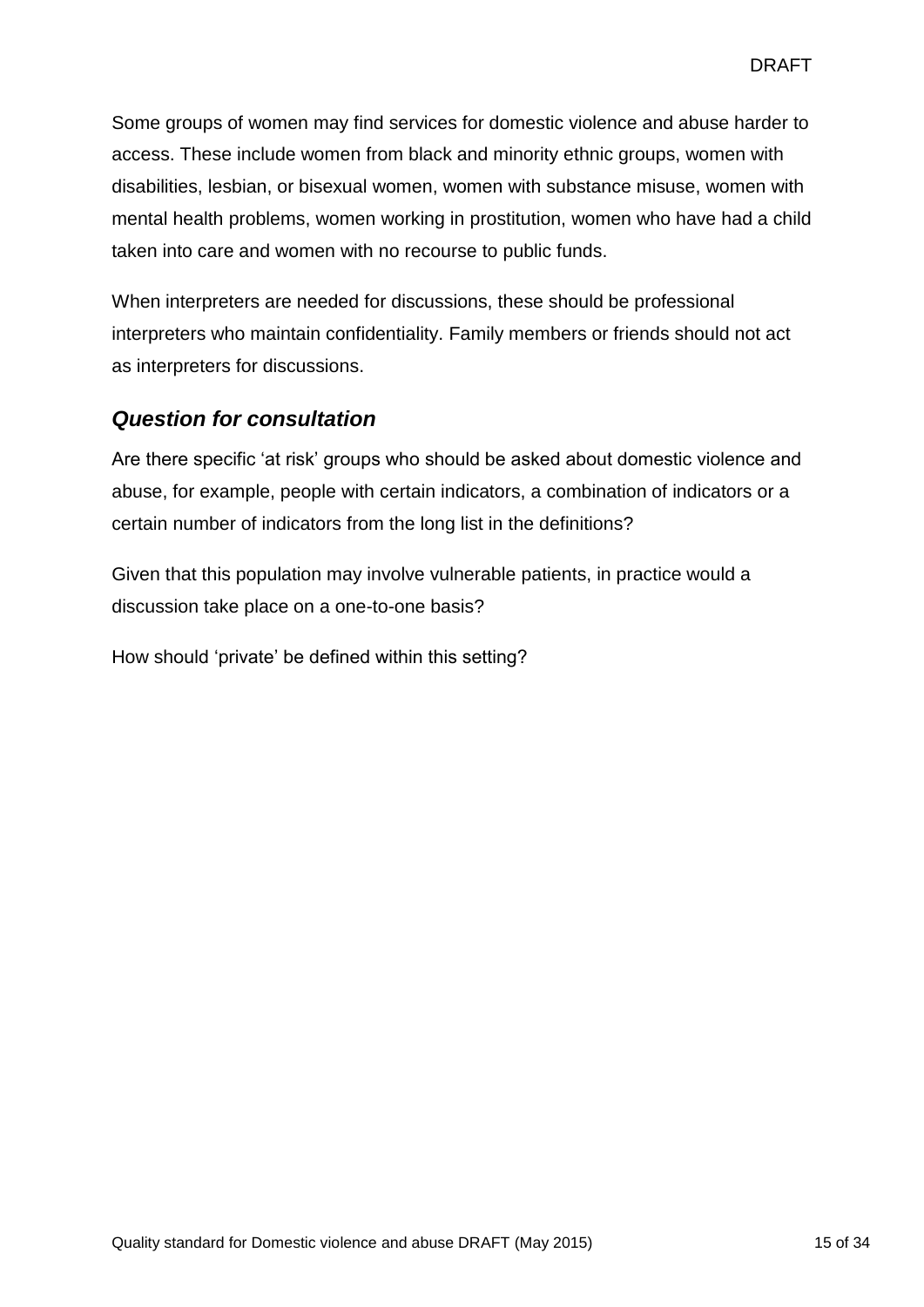# **Quality statement 3: Assessment of immediate safety in people disclosing domestic violence and abuse**

## *Quality statement*

People who disclose domestic violence or abuse have an assessment of their immediate safety.

## *Rationale*

When a person has disclosed domestic violence or abuse, health and social care practitioners should assess the person's immediate safety in order to prevent further incidents. This may mean that the person is separated from the person perpetrating the domestic violence or abuse while receiving support.

## *Quality measures*

#### **Structure**

Evidence of local arrangements to ensure that protocols are in place for health and social care practitioners to respond to disclosures of domestic violence or abuse by assessing a person's immediate safety.

*Data source:* Local data collection.

#### **Process**

Proportion of people who disclose domestic violence or abuse who have an assessment of their immediate safety.

Numerator – the number in the denominator who have an assessment of their immediate safety.

Denominator – the number of people who disclose domestic violence or abuse.

*Data source:* Local data collection.

#### **Outcome**

People who experience domestic violence or abuse report feeling safe.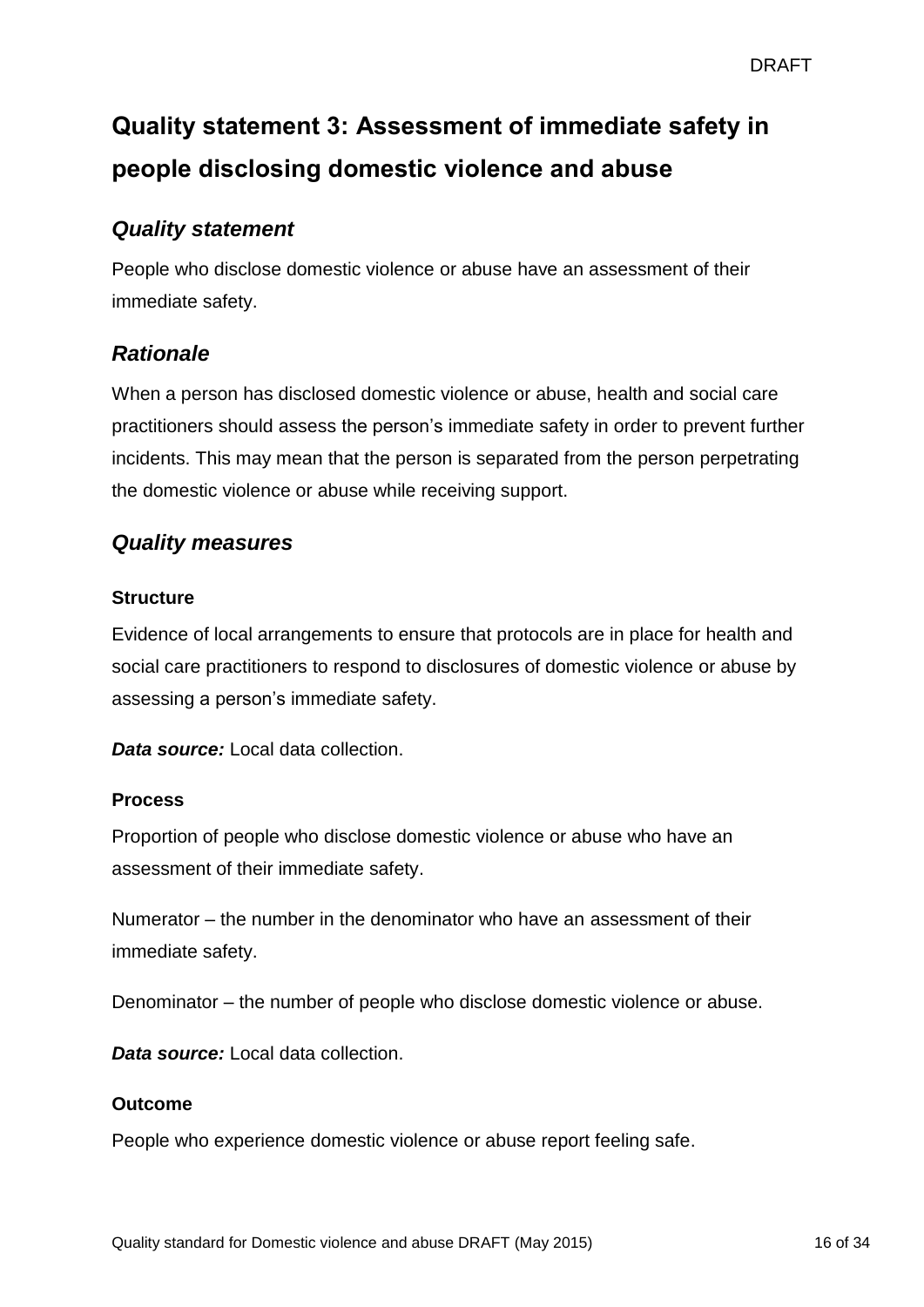*Data source:* Local data collection.

## *What the quality statement means for service providers, health and social care practitioners, and commissioners*

**Service providers** (primary, community, including third sector, secondary and tertiary care providers of health and social care services, including prison health services) ensure that protocols are in place for health and social care practitioners to respond to disclosures of domestic violence or abuse by assessing a person's immediate safety.

**Health and social care practitioners** follow protocols by assessing a person's immediate safety when a disclosure of domestic violence or abuse has been made.

**Commissioners** (NHS England, clinical commissioning groups and local authorities) commission services that ensure that health and social care practitioners follow protocols by assessing a person's immediate safety when a disclosure of domestic violence or abuse has been made.

## *What the quality statement means for patients and service users*

**People who reveal that they have experienced domestic violence or abuse** are treated kindly and with understanding. They have a check of their immediate safety.

## *Source guidance*

[Domestic violence and abuse](http://guidance.nice.org.uk/ph50) (2014) NICE guideline PH50, recommendation15.

## *Definitions of terms used in this quality statement*

#### **Disclosures of domestic violence and abuse**

A disclosure is defined as any occasion when a person who has experienced domestic violence or abuse informs a health or social care worker or any other third party of their experiences. [\[Domestic violence and abuse](http://guidance.nice.org.uk/ph50) (NICE guideline PH50)]

## *Equality and diversity considerations*

Health and social care practitioners need to understand equality and diversity issues and ensure that assumptions about people's beliefs, values, gender identity or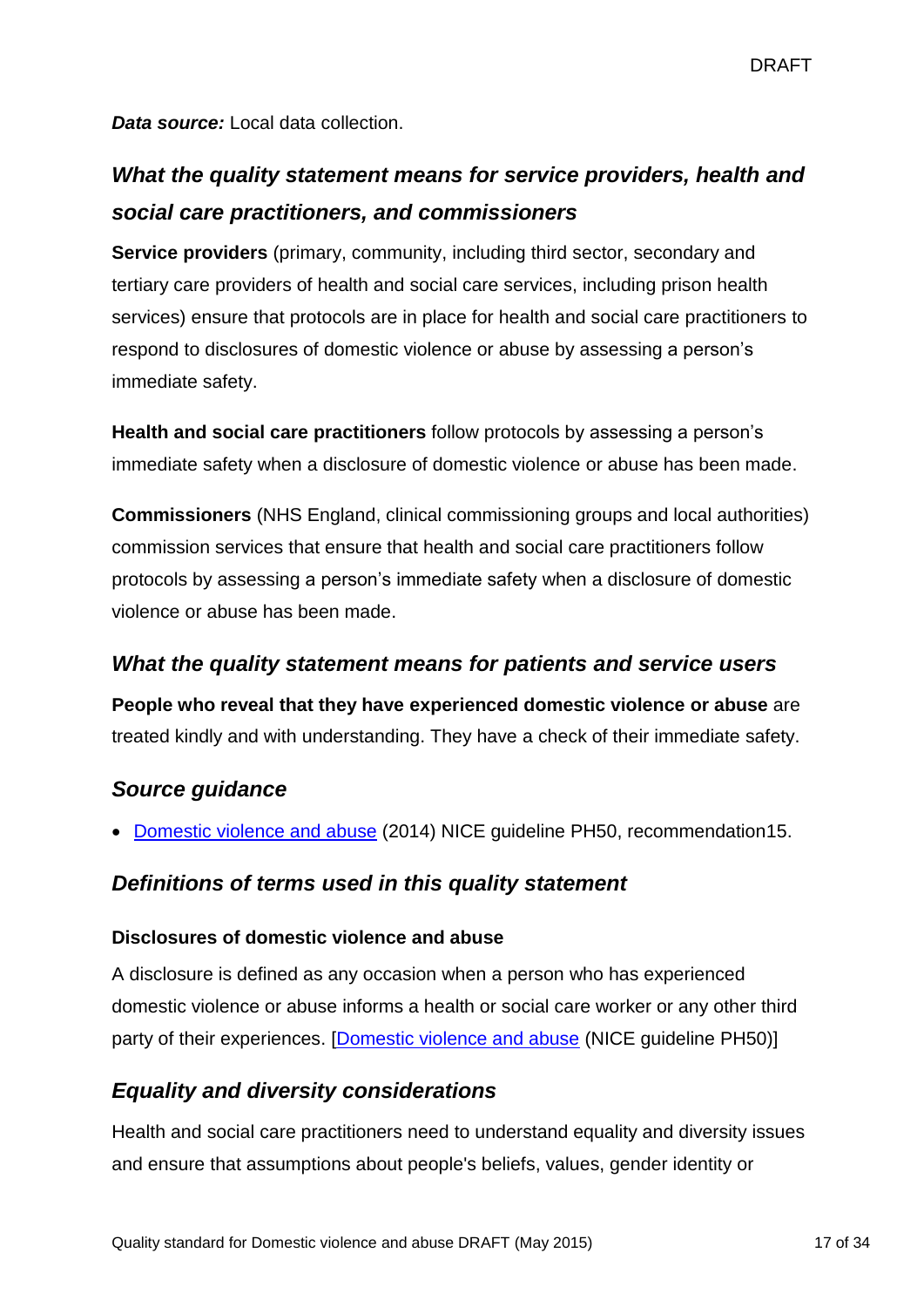sexuality do not stop them from recognising and responding to domestic violence and abuse.

Some groups may find services for domestic violence and abuse harder to access. These include people from black and minority ethnic groups, people with disabilities, older people, transgender people, lesbian, gay or bisexual people, people with substance misuse, people with mental health problems, people working in prostitution, people who have had a child taken into care and people with no recourse to public funds.

When interpreters are needed for discussions, these should be professional interpreters who maintain confidentiality. Family members or friends should not act as interpreters for discussions.

## *Question for consultation*

What should an 'assessment of immediate safety' involve?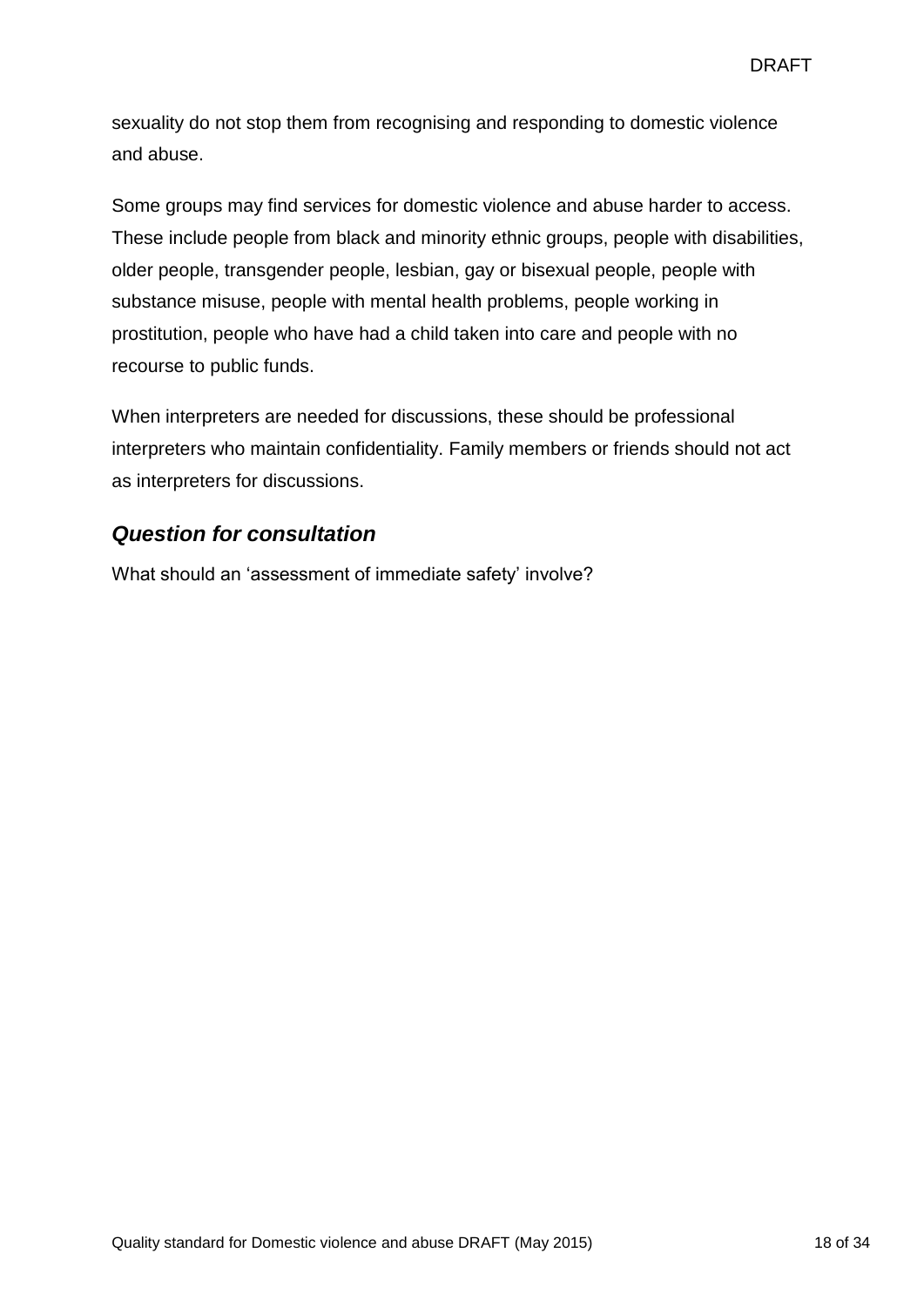# <span id="page-18-0"></span>**Quality statement 4: Referral to specialist support services for people experiencing domestic violence or abuse**

## *Quality statement*

People experiencing domestic violence or abuse are offered a referral to specialist support services.

## *Rationale*

It is important that people experiencing domestic violence or abuse can access appropriate support if they need it. Specialist support services can help to address the emotional, psychological and physical harms arising from domestic violence and abuse. They can offer advice, help to develop plans for the future and increase the safety of those experiencing domestic violence or abuse.

## *Quality measures*

#### **Structure**

a) Evidence of local referral pathways to ensure that people experiencing domestic violence or abuse are referred to specialist support services.

*Data source:* Local data collection.

b) Evidence of local arrangements to ensure that specialist support services are available for people experiencing domestic violence or abuse.

*Data source:* Local data collection.

#### **Process**

Proportion of reported cases of domestic violence or abuse which are referred to specialist support services.

Numerator – the number in the denominator referred to specialist support services.

Denominator – the number of reported cases of domestic violence or abuse.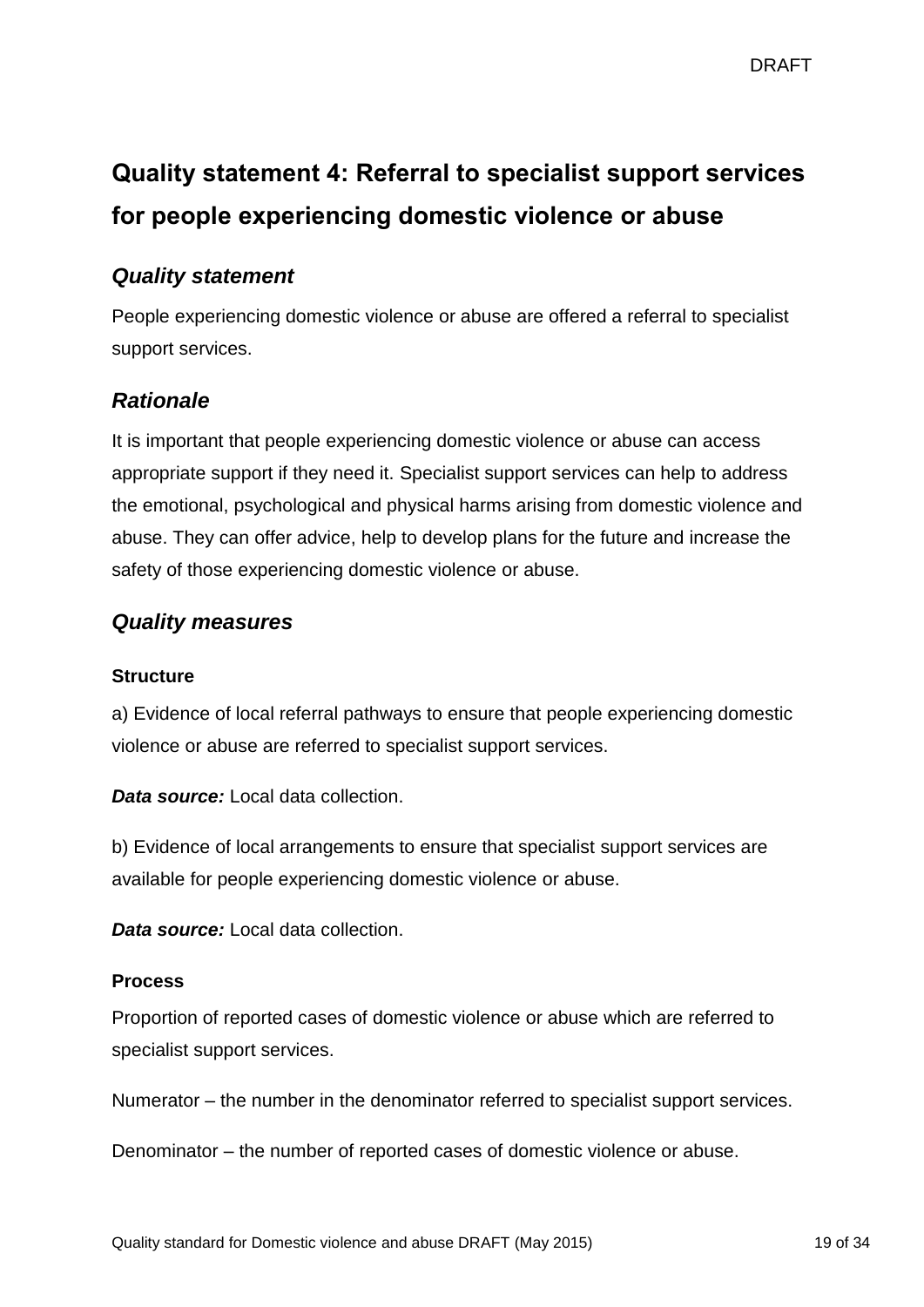*Data source:* Local data collection. The Adult Social Care Outcomes Framework indicator 1.11 provides the number of domestic abuse incidents reported to the police per 1000 population.

#### **Outcome**

Referrals of people experiencing domestic violence or abuse to domestic violence and abuse services.

*Data source:* Local data collection.

## *What the quality statement means for service providers, health and social care practitioners, and commissioners*

**Service providers** (primary, community, including third sector, secondary and tertiary care providers of health and social care services, including prison health services) work with commissioners to design local referral pathways for domestic violence and abuse and ensure that health and social care practitioners offer referrals to these specialist support services to people who need them.

**Health and social care practitioners** are aware of local referral pathways for domestic violence and abuse and offer referrals to specialist support services to people who need them.

**Commissioners** (NHS England, clinical commissioning groups and local authorities) ensure that referral pathways and a full range of specialist support services are in place for people experiencing domestic violence and abuse. These include community based domestic violence and abuse advocacy services. Commissioners may wish to adopt a multi-agency approach and work with health and wellbeing boards and local strategic partnerships on domestic violence and abuse.

## *What the quality statement means for service users*

**People experiencing domestic violence or abuse** are offered a referral to specialist support services, such as refuges and services offering legal, housing and financial advice, safety planning advice and psychological help. This will mean that they can get the help and support that they need.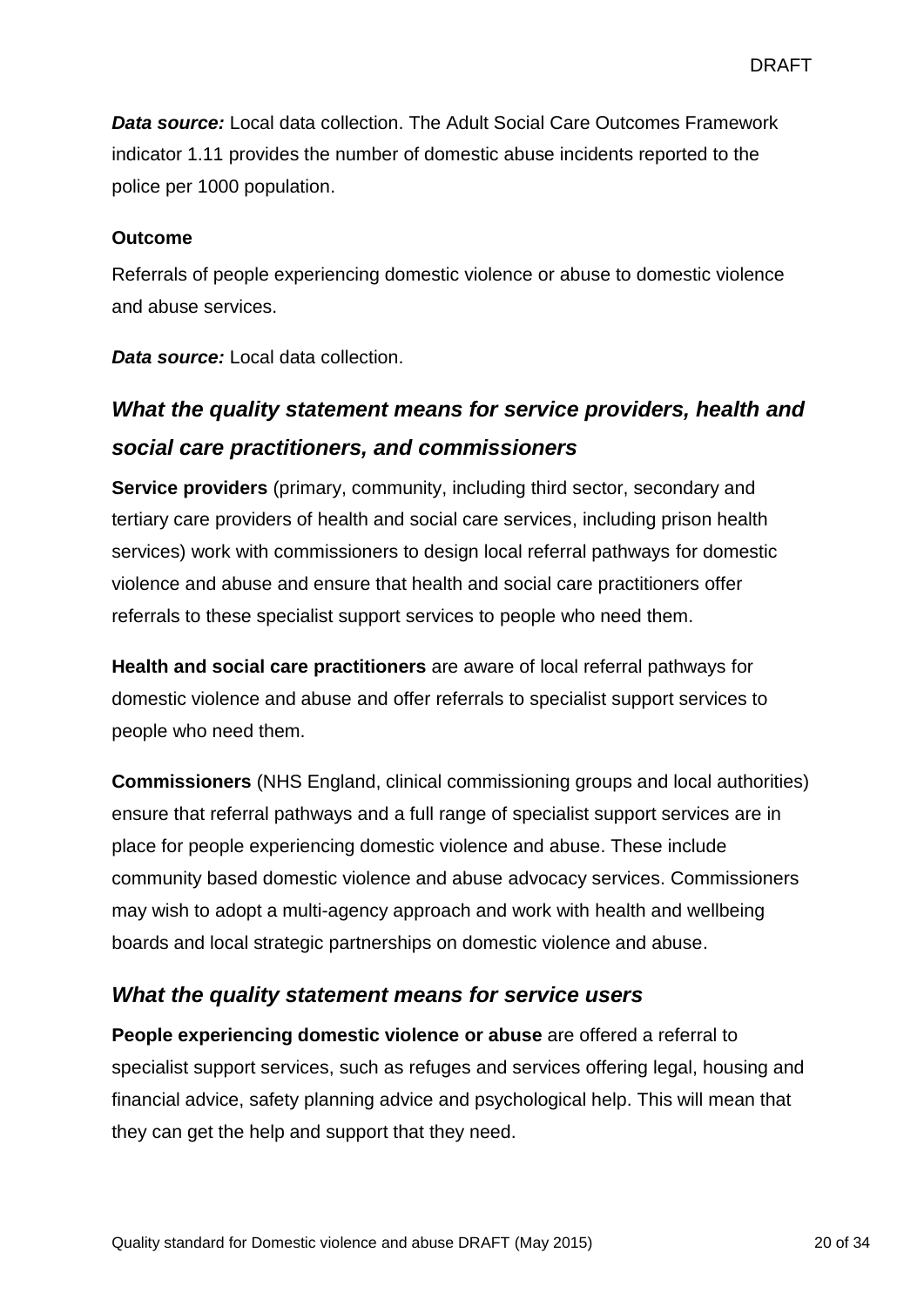## *Source guidance*

• [Domestic violence and abuse](http://guidance.nice.org.uk/ph50) (2014) NICE guideline PH50, recommendations 4, 5, 6, 8 and10.

## *Definitions of terms used in this quality statement*

#### **People experiencing domestic violence or abuse**

This refers to those aged 16 and over who are experiencing or have experienced domestic violence or abuse and to children who are affected by domestic violence or abuse. [\[Domestic violence and abuse](http://guidance.nice.org.uk/ph50) (NICE guideline PH50)]

#### **Referral to specialist support services**

Formal referral pathways to specialist support services that aim to meet the health and social care needs of all those affected by domestic violence and abuse should be in place. All service pathways should have consistent, robust mechanisms for assessing the risks facing adults who experience domestic violence or abuse and any children who may be affected. This includes ensuring those affected and those perpetrating domestic violence or abuse are kept separate when receiving support. Specialist advice, advocacy and support should form part of a comprehensive referral pathway. [\[Domestic violence and abuse](http://guidance.nice.org.uk/ph50) (NICE guideline PH50)]

#### **Specialist support services**

Specialist services for domestic violence and abuse have no agenda beyond the safety and well-being of those affected by domestic violence or abuse. Services include advocacy, advice, floating support, outreach support, refuges and provision of tailored interventions. They also include housing workers, independent domestic violence advisers and multi-agency risk assessment conferences for those at high risk. Services should be tailored to the level of risk and specific needs of people experiencing domestic violence or abuse. [\[Domestic violence and abuse](http://guidance.nice.org.uk/ph50) (NICE guideline PH50)]

## *Equality and diversity considerations*

Services should be tailored to address the specific needs of people experiencing domestic violence or abuse. Services should include those to help prevent forced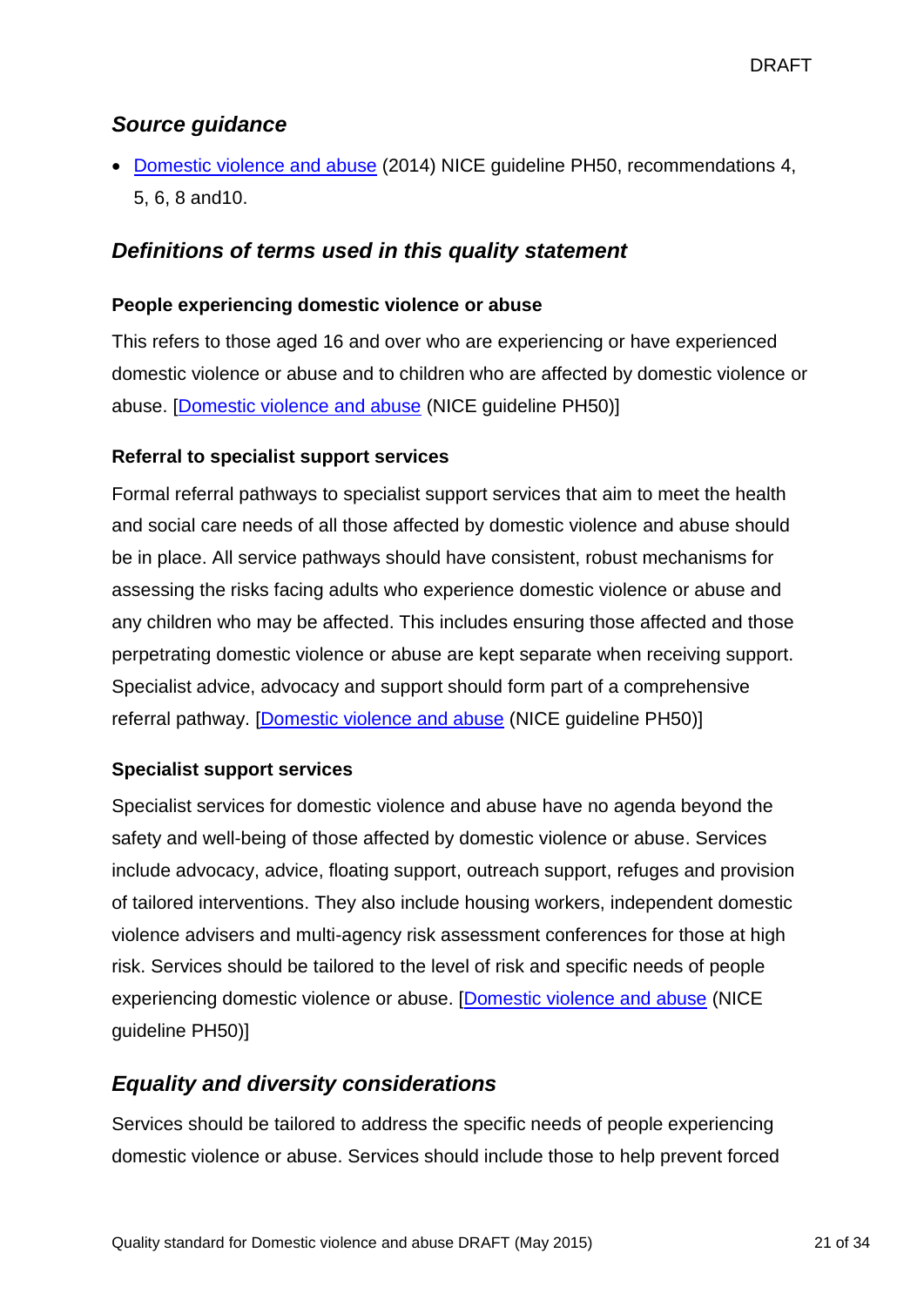marriages, to help men, and lesbian, gay, bisexual or transgender people affected by domestic violence or abuse, and to help people subjected to 'honour' violence or stalking.

Some groups may find services for domestic violence and abuse harder to access. These include people from black and minority ethnic groups, people with disabilities, older people, transgender people, lesbian, gay or bisexual people, people with substance misuse, people with mental health problems, people working in prostitution, people who have had a child taken into care and people with no recourse to public funds. Services should provide options for these groups and for people who are reluctant to access services.

Services should provide support in different languages. When interpreters are needed for discussions, these should be professional interpreters who maintain confidentiality. Family members or friends should not act as interpreters for discussions.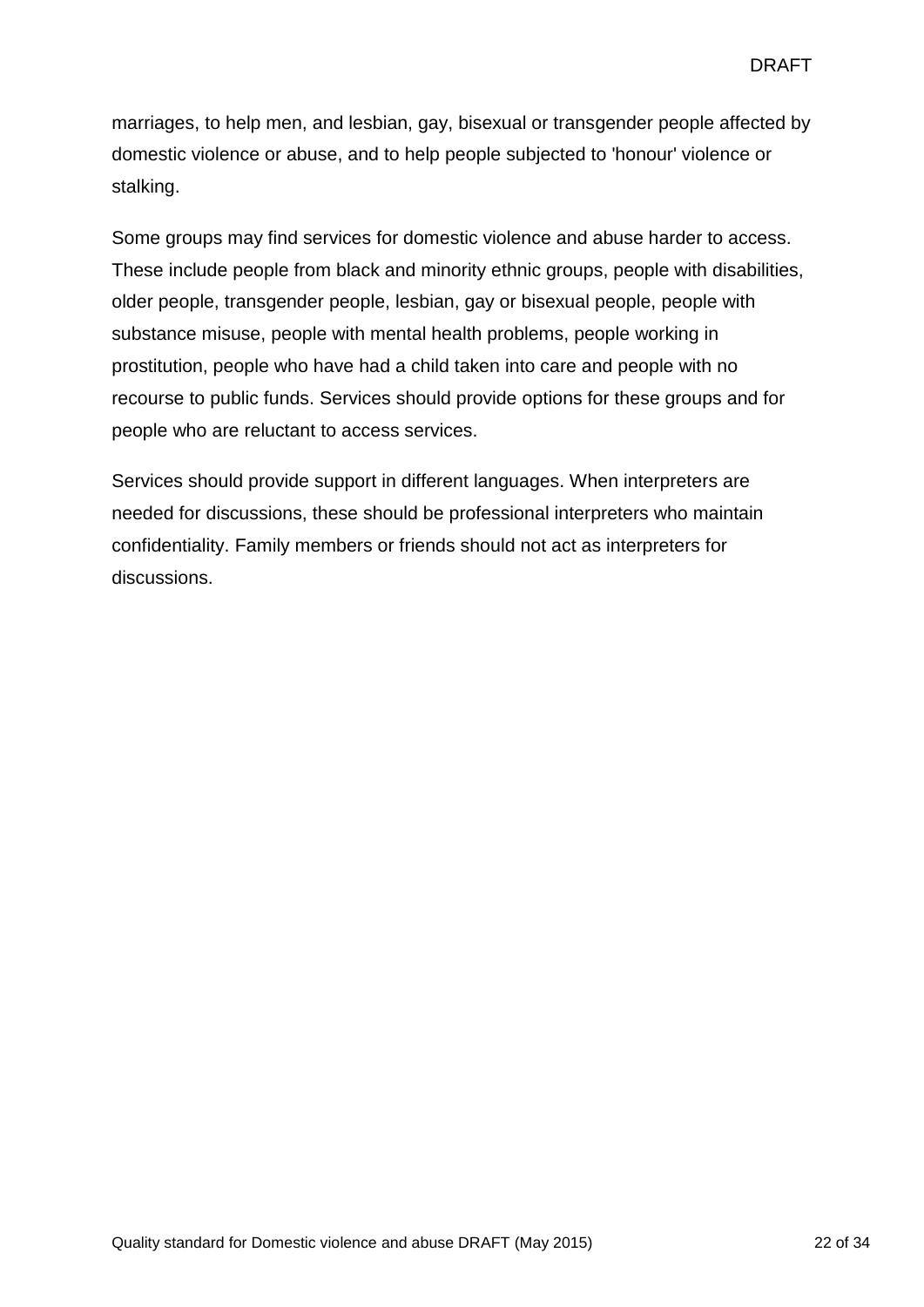# <span id="page-22-0"></span>**Quality statement 5: Referral to specialist services for people perpetrating domestic violence or abuse**

## *Quality statement*

People perpetrating domestic violence or abuse are offered a referral to specialist support services.

## *Rationale*

People perpetrating domestic violence or abuse should be able to access support if they need it. In many areas there are no services for these people outside of the criminal justice system. This means that the support that health and social care practitioners can offer to people perpetrating domestic violence and abuse is often limited.

## *Quality measures*

#### **Structure**

a) Evidence of local referral pathways to ensure that people perpetrating domestic violence or abuse are referred to specialist support services.

*Data source:* Local data collection.

b) Evidence of local arrangements to ensure that specialist support services are available to support people perpetrating domestic violence or abuse.

*Data source:* Local data collection.

#### **Process**

Proportion of people known to perpetrate domestic violence or abuse who are referred to specialist support services.

Numerator – the number in the denominator who are referred to specialist support services.

Denominator – the number of people known to perpetrate domestic violence or abuse.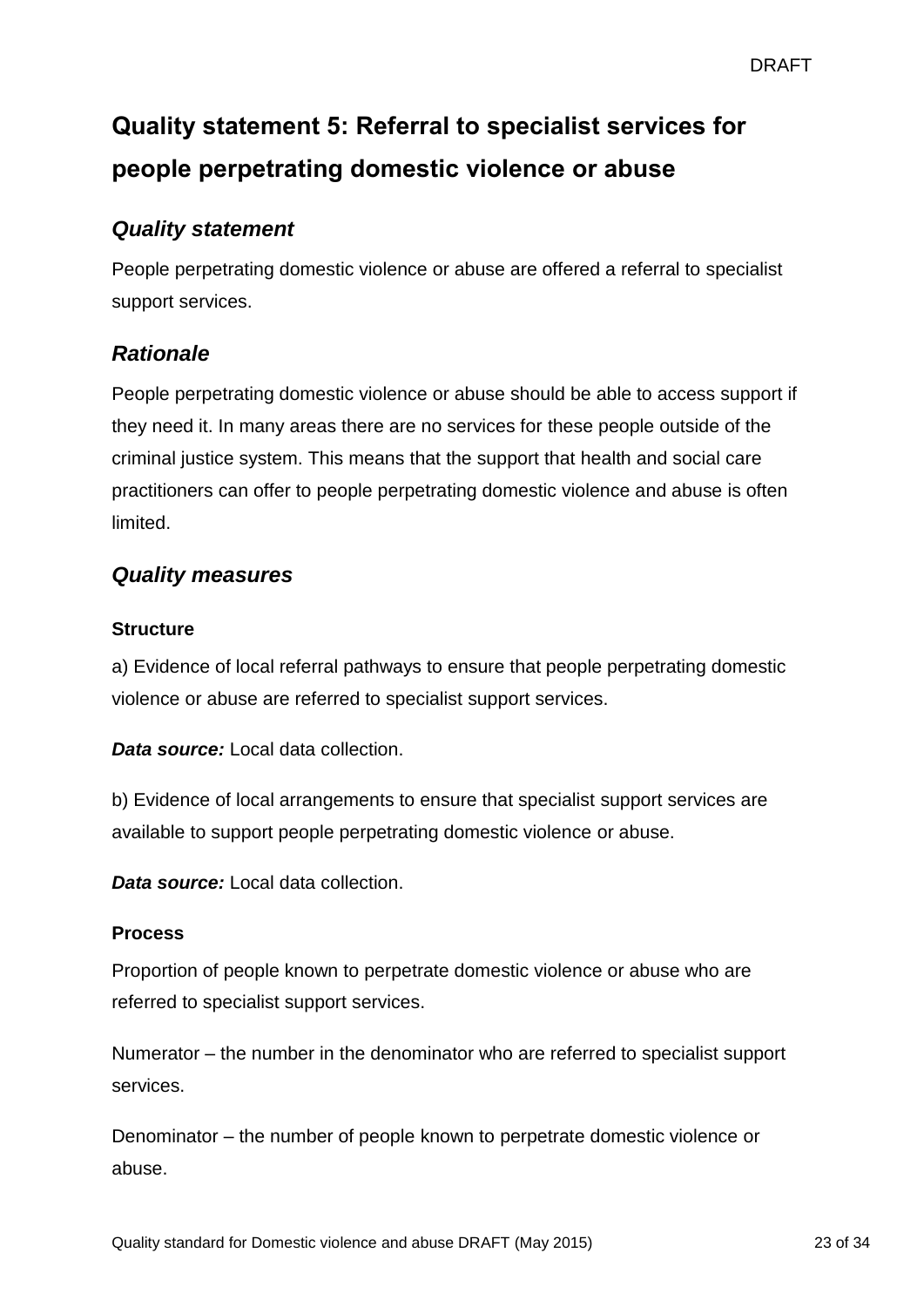*Data source:* Local data collection.

#### **Outcome**

Referrals of people perpetrating domestic violence and abuse to specialist services.

*Data source:* Local data collection.

## *What the quality statement means for service providers, health and social care practitioners, and commissioners*

**Service providers** (primary, community, including third sector, secondary and tertiary care providers of health and social care services, including prison health services) work with commissioners to design local referral pathways for domestic violence and abuse and ensure that health and social care practitioners offer referrals to these specialist support services to people perpetrating domestic violence or abuse.

**Health and social care practitioners** are aware of local referral pathways and offer people perpetrating domestic violence or abuse referrals to specialist support services.

**Commissioners** (NHS England, clinical commissioning groups and local authorities) ensure that referral pathways and a full range of specialist services are in place for people perpetrating domestic violence or abuse. They may wish to adopt a multiagency approach and work with health and wellbeing boards and local strategic partnerships on domestic violence and abuse.

## *What the quality statement means for service users*

**People perpetrating domestic violence or abuse** are offered a referral to specialist support services that can help them to change their views and understand more about violence. These specialist services can make it easier for them to get the help and support that they need to change their behaviour.

## *Source guidance*

• [Domestic violence and abuse](http://guidance.nice.org.uk/ph50) (2014) NICE quideline PH50, recommendations 4, 5, 6, 10 and 14.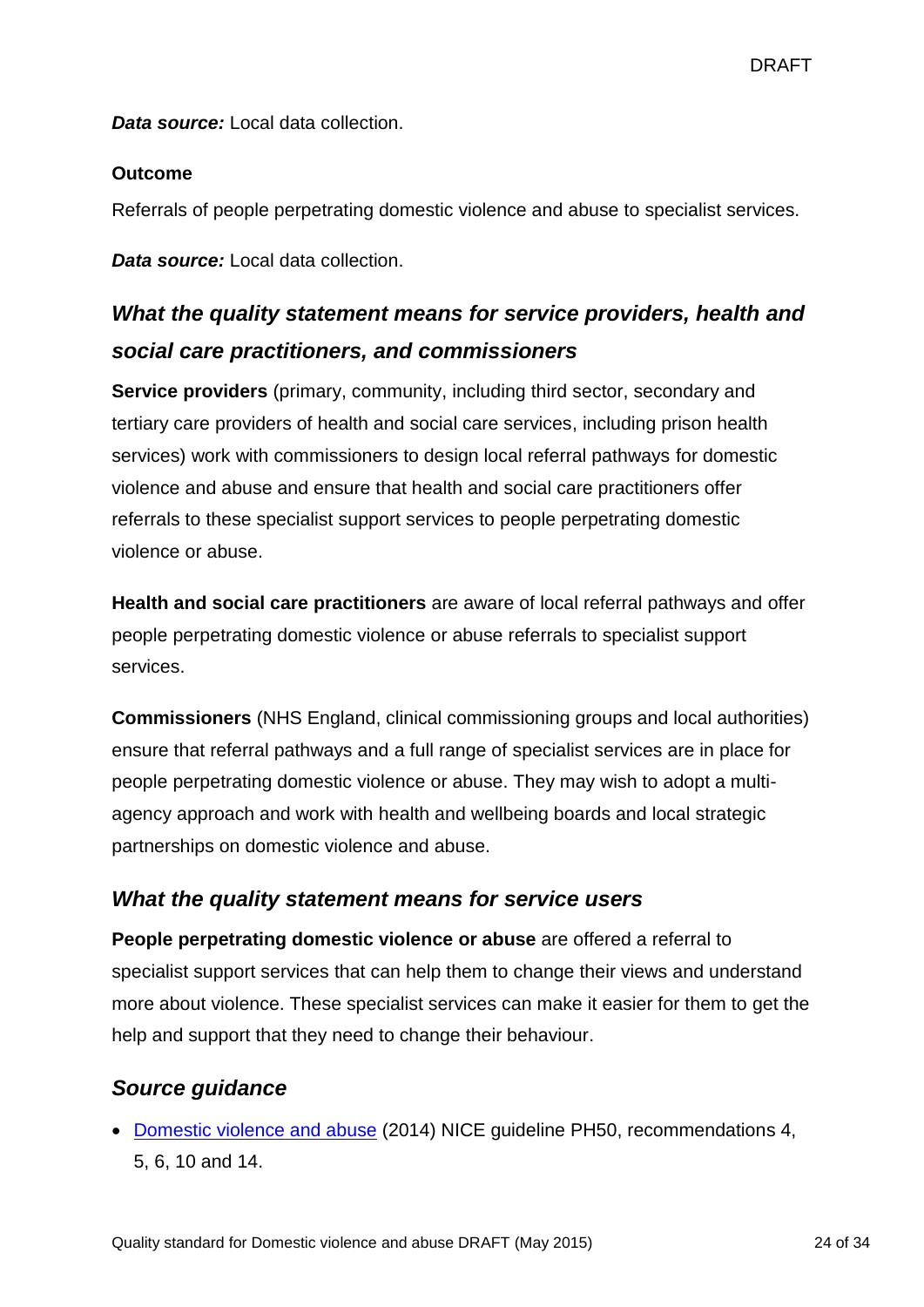## *Definitions of terms used in this quality statement*

#### **People who perpetrate domestic violence or abuse**

People aged 16 or over who are violent towards or try to control, coerce, threaten or abuse family members or people who are, or have been, intimate partners. This includes psychological, physical, sexual, financial and emotional abuse. It also includes 'honour'-based violence and forced marriage. [\[Domestic violence and abuse](http://guidance.nice.org.uk/ph50) (NICE guideline PH50)]

#### **Referral to specialist support services**

Formal referral pathways to specialist support services that aim to meet the health and social care needs of all those affected by domestic violence should be in place. All service pathways should ensure that those affected and those perpetrating violence or abuse are kept separate when receiving support. Specialist advice, advocacy and support should form part of a comprehensive referral pathway. [\[Domestic violence and abuse](http://www.nice.org.uk/guidance/ph50) (NICE guideline PH50)]

#### **Specialist services for people who perpetrate domestic violence or abuse**

Specialist services for people who perpetrate domestic violence or abuse might include initiatives and interventions to deal with their behaviour and any related issues. Interventions should be tailored, meet national standards and be based on the local needs assessment. Interventions should primarily aim to increase the safety of the person's partner and children (if they have any). Health and social care practitioners should report on the person's attitudinal change, their understanding of violence and accountability, their ability and willingness to seek help, and the safety of their partner (or ex-partner) and children. These interventions, when commissioned, should include robust evaluation to determine their effectiveness in relation to improved outcomes for people experiencing domestic violence and abuse. [Adapted from [Domestic violence and abuse](http://guidance.nice.org.uk/ph50) recommendation 14 (NICE guideline PH50)]

## *Equality and diversity considerations*

Services should be tailored to address the specific needs of people perpetrating domestic violence and abuse.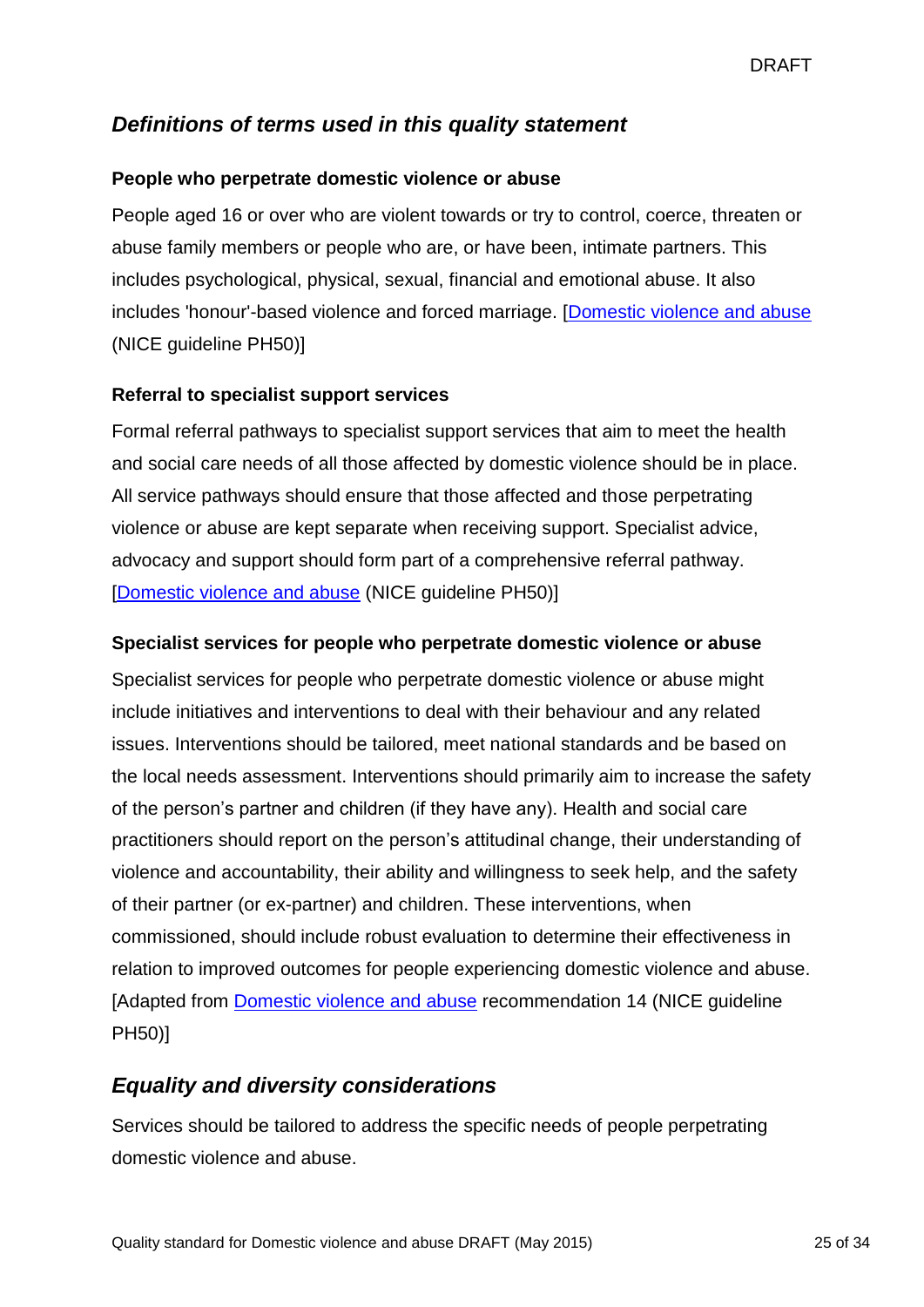Some groups may find services harder to access. These include people from black and minority ethnic groups, people with disabilities, older people, transgender people, lesbian, gay or bisexual people, people with substance misuse, people with mental health problems, people working in prostitution, people who have had a child taken into care and people with no recourse to public funds. Services should provide options for these groups and for people who are reluctant to access services.

Services should provide support in different languages. When interpreters are needed for discussions, these should be professional interpreters who maintain confidentiality. Family members or friends should not act as interpreters for discussions.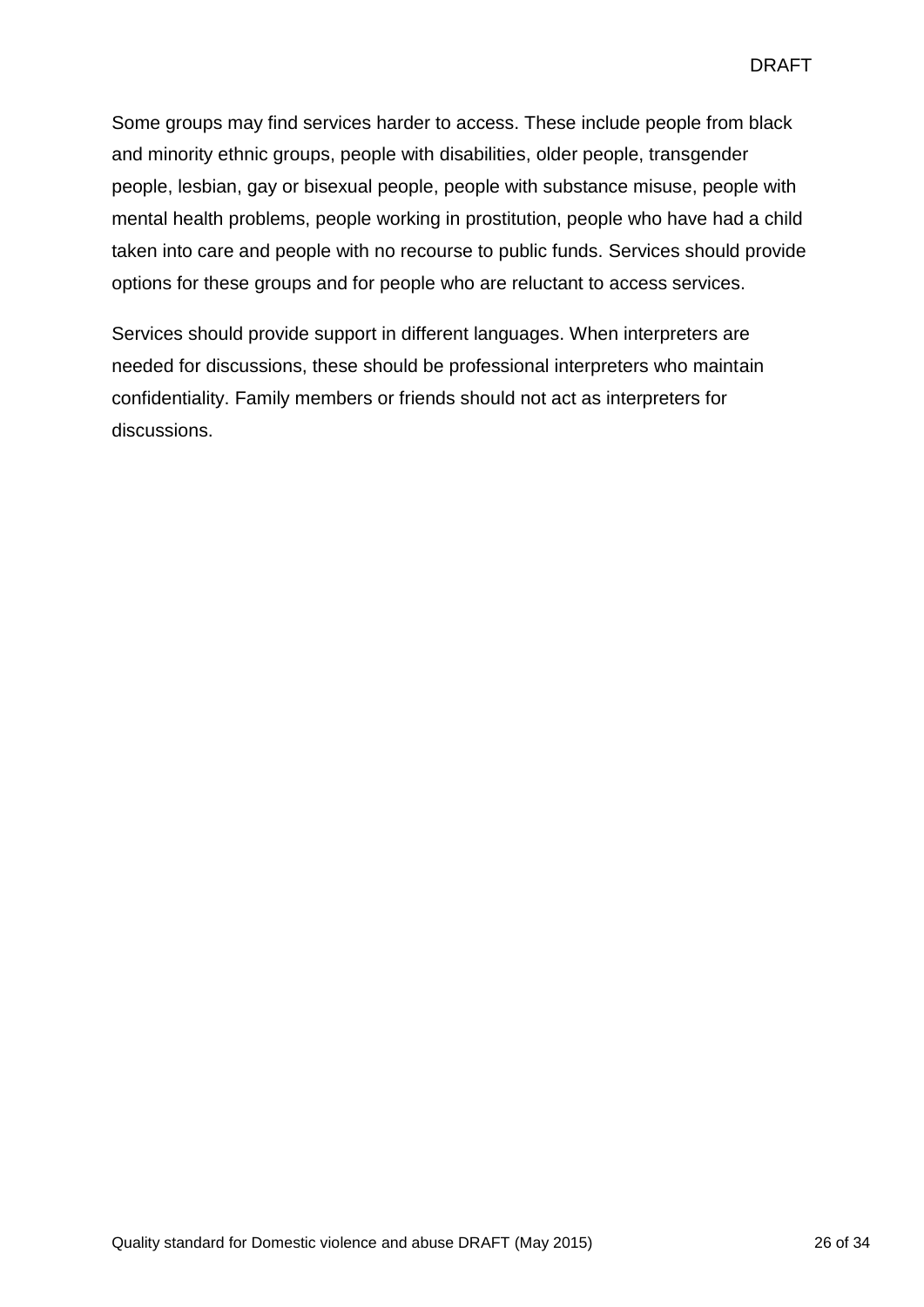## **Status of this quality standard**

This is the draft quality standard released for consultation from 26 May to 23 June 2015. It is not NICE's final quality standard on domestic violence and abuse. The statements and measures presented in this document are provisional and may change after consultation with stakeholders.

Comments on the content of the draft standard must be submitted by 5pm on 23 June 2015. All eligible comments received during consultation will be reviewed by the Quality Standards Advisory Committee and the quality statements and measures will be refined in line with the Quality Standards Advisory Committee's considerations. The final quality standard will be available on the [NICE website](http://www.nice.org.uk/standards-and-indicators) from September 2015.

## **Using the quality standard**

## *Quality measures*

The quality measures accompanying the quality statements aim to improve the structure, process and outcomes of care in areas identified as needing quality improvement. They are not a new set of targets or mandatory indicators for performance management.

We have indicated if current national indicators exist that could be used to measure the quality statements. These include indicators developed by the Health and Social Care Information Centre through its [Indicators for Quality Improvement Programme.](http://www.hscic.gov.uk/iqi) If there is no national indicator that could be used to measure a quality statement, the quality measure should form the basis for audit criteria developed and used locally.

See NICE's [What makes up a NICE quality standard?](http://www.nice.org.uk/Standards-and-Indicators/Developing-NICE-quality-standards-/NICE-quality-standards-FAQs) for further information, including advice on using quality measures.

## *Levels of achievement*

Expected levels of achievement for quality measures are not specified. Quality standards are intended to drive up the quality of care, and so achievement levels of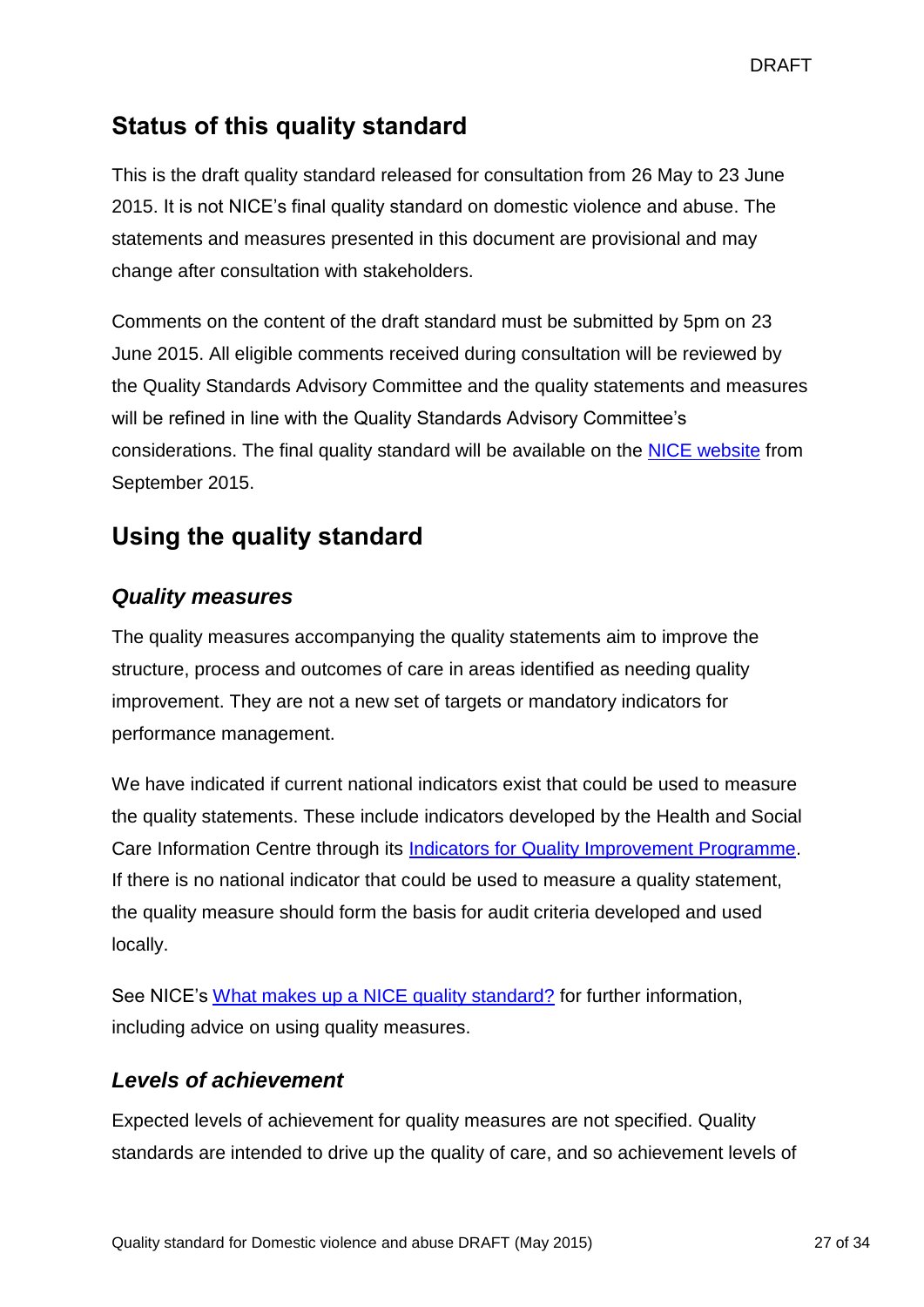100% should be aspired to (or 0% if the quality statement states that something should not be done). However, NICE recognises that this may not always be appropriate in practice, taking account of safety, choice and professional judgement, and therefore desired levels of achievement should be defined locally.

## *Using other national guidance and policy documents*

Other national guidance and current policy documents have been referenced during the development of this quality standard. It is important that the quality standard is considered alongside the documents listed in Development sources.

## **Diversity, equality and language**

During the development of this quality standard, equality issues have been considered and [equality assessments](http://www.nice.org.uk/guidance/indevelopment/gid-qsd106/documents) are available.

Good communication between health and social care practitioners and people who experience or perpetrate domestic violence and abuse is essential. Treatment, care and support, and the information given about it, should be both age-appropriate and culturally appropriate. It should also be accessible to people with additional needs such as physical, sensory or learning disabilities, and to people who do not speak or read English. People who experience or perpetrate domestic violence and abuse should have access to a professional interpreter or advocate if needed.

Commissioners and providers should aim to achieve the quality standard in their local context, in light of their duties to have due regard to the need to eliminate unlawful discrimination, advance equality of opportunity and foster good relations. Nothing in this quality standard should be interpreted in a way that would be inconsistent with compliance with those duties.

## **Development sources**

Further explanation of the methodology used can be found in the quality standards [Process guide.](http://www.nice.org.uk/Standards-and-Indicators/Developing-NICE-quality-standards)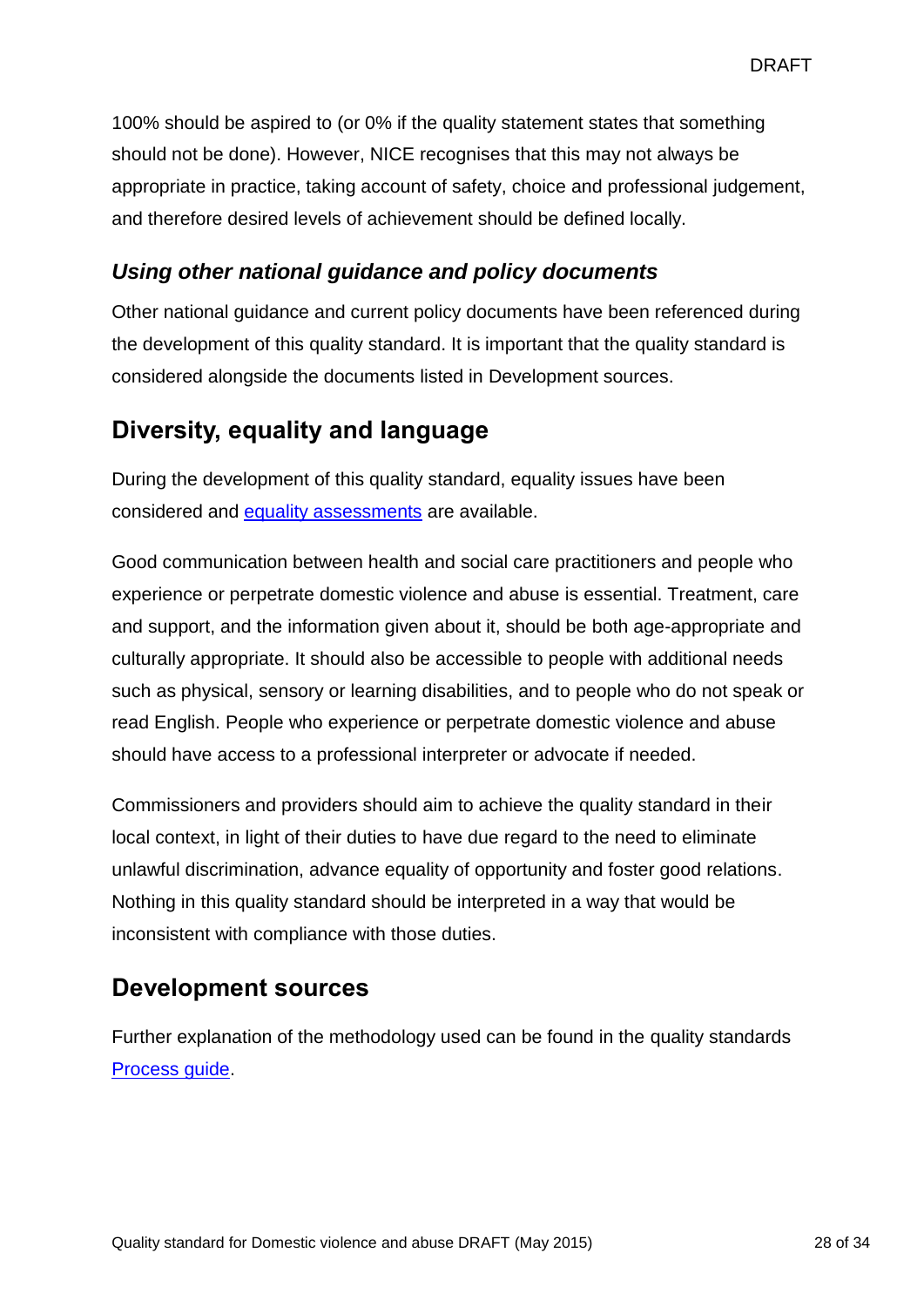## *Evidence sources*

The documents below contain recommendations from NICE guidance or other NICE-accredited recommendations that were used by the Quality Standards Advisory Committee to develop the quality standard statements and measures.

• [Domestic violence and abuse](http://www.nice.org.uk/guidance/PH50) (2014) NICE quideline PH50

## *Policy context*

It is important that the quality standard is considered alongside current policy documents, including:

- Department of Health (2015) Call to end violence against women and girls: [progress report 2010 to 2015](https://www.gov.uk/government/publications/call-to-end-violence-against-women-and-girls-progress-report-2010-to-2015)
- Department of Health (2014) Fundamental standards for health and social care [providers](https://www.gov.uk/government/consultations/fundamental-standards-for-health-and-social-care-providers)
- Home Office (2014) A call to end violence against women and girls: action plan [2014](https://www.gov.uk/government/publications/a-call-to-end-violence-against-women-and-girls-action-plan-2014)
- Social Care Institute for Excellence (SCIE) Safeguarding and quality in [commissioning care homes: Legislative and policy framework](http://www.scie.org.uk/publications/guides/guide45/legislative.asp)
- Home Office (2013) [Briefing on ending violence against women and girls](https://www.gov.uk/government/publications/briefing-on-ending-violence-against-women-and-girls)
- Home Office (2012) [Domestic violence disclosure scheme guidance](https://www.gov.uk/government/publications/domestic-violence-disclosure-scheme-pilot-guidance)
- Home Office (2011) [Supporting high risk victims of domestic violence](https://www.gov.uk/government/publications/supporting-high-risk-victims-of-domestic-violence)
- Department of Health (2011) [Safeguarding adults: the role](https://www.gov.uk/government/publications/safeguarding-adults-the-role-of-health-services) of health services
- Department of Health (2011) [Domestic violence protection orders](https://www.gov.uk/government/publications/domestic-violence-protection-orders)
- Home Office (2010) [Teenage relationship abuse](https://www.gov.uk/government/publications/teenage-relationship-abuse)
- Department of Health (2010) [Improving services for women and child victims of](https://www.gov.uk/government/publications/improving-services-for-women-and-child-victims-of-violence-the-department-of-health-action-plan)  [violence; The Department of Health Action Plan](https://www.gov.uk/government/publications/improving-services-for-women-and-child-victims-of-violence-the-department-of-health-action-plan)
- Home Office (2010) [Call to end violence against women and girls: strategic vision](https://www.gov.uk/government/publications/call-to-end-violence-against-women-and-girls-strategic-vision)

## *Definitions and data sources for the quality measures*

• [Domestic violence and abuse](http://www.nice.org.uk/guidance/PH50) (2014) NICE guideline PH50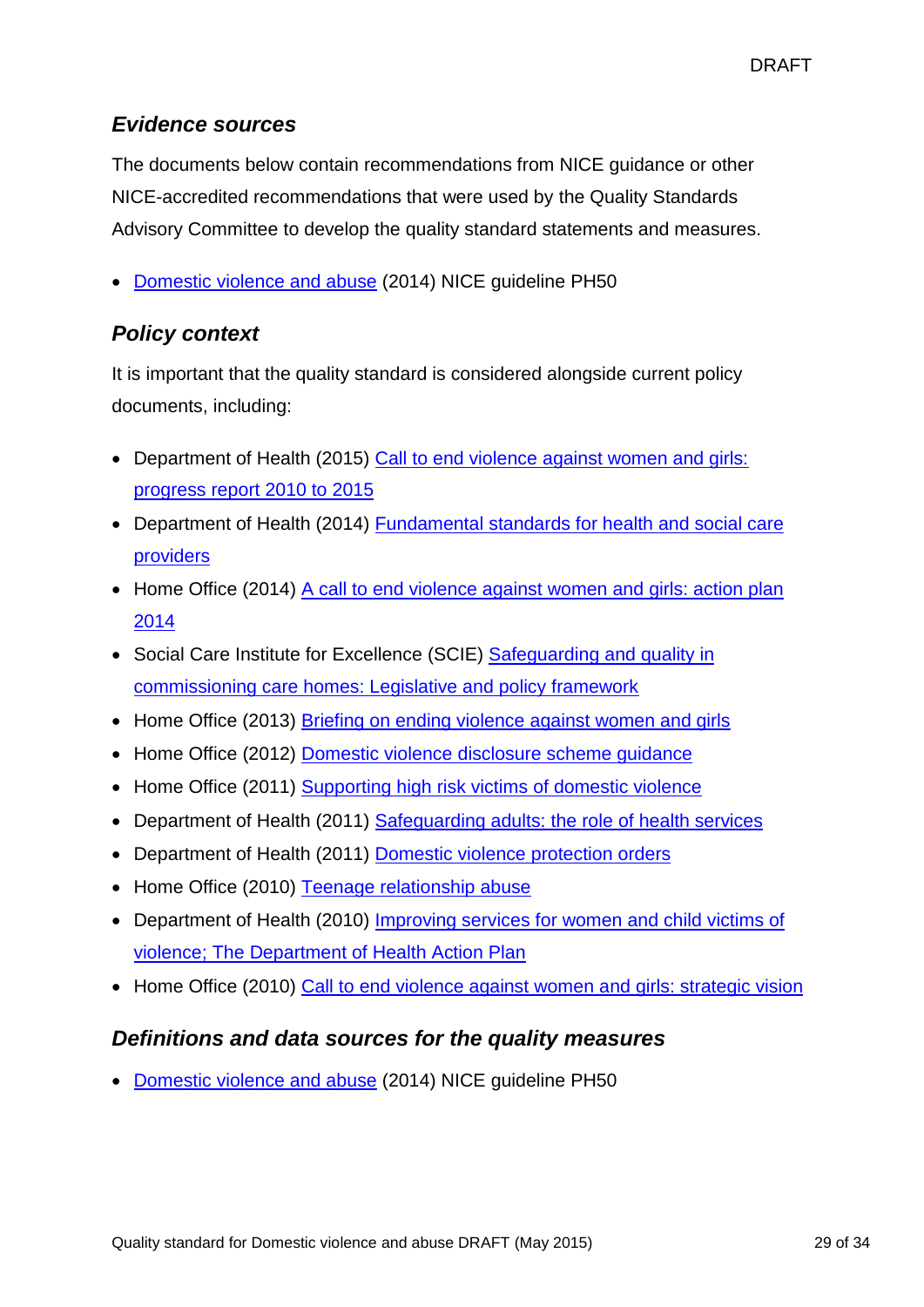## **Related NICE quality standards**

## *Published*

- [Alcohol: preventing harmful alcohol use in the community](https://www.nice.org.uk/Guidance/qs83) (2015) NICE quality standard 83
- [Head injury](https://www.nice.org.uk/guidance/QS74) (2014) NICE quality standard 74
- [Depression in children and young people](https://www.nice.org.uk/Guidance/QS48) (2013) NICE quality standard 48
- [The health and wellbeing of looked-after children and young people](http://www.nice.org.uk/guidance/qs31) (2013) NICE quality standard 31
- [Drug use disorders \(](https://www.nice.org.uk/Guidance/QS23)2012) NICE quality standard 23
- [Patient experience in adult NHS services](http://publications.nice.org.uk/quality-standard-for-patient-experience-in-adult-nhs-services-qs15) (2012) NICE quality standard 15
- [Alcohol dependence and harmful alcohol use](http://www.nice.org.uk/guidance/qs11) (2011) NICE quality standard 11

## *In development*

[Personality disorders \(borderline and antisocial\)](http://www.nice.org.uk/guidance/indevelopment/gid-qsd91) Publication expected May 2015

## *Future quality standards*

This quality standard has been developed in the context of all quality standards referred to NICE, including the following topics scheduled for future development:

- Acute medical admissions in the first 48 hours
- Child abuse and neglect
- Community engagement: effective strategies for behaviour change
- Drug misuse prevention
- Early years: promoting health and well-being in the early years, including those in complex families
- Fractures (excluding head and hip)
- Major trauma
- Out of hours care
- Readmission to ICU within 48 hours
- Resuscitation following major trauma and major blood loss
- Suicide prevention
- Trauma services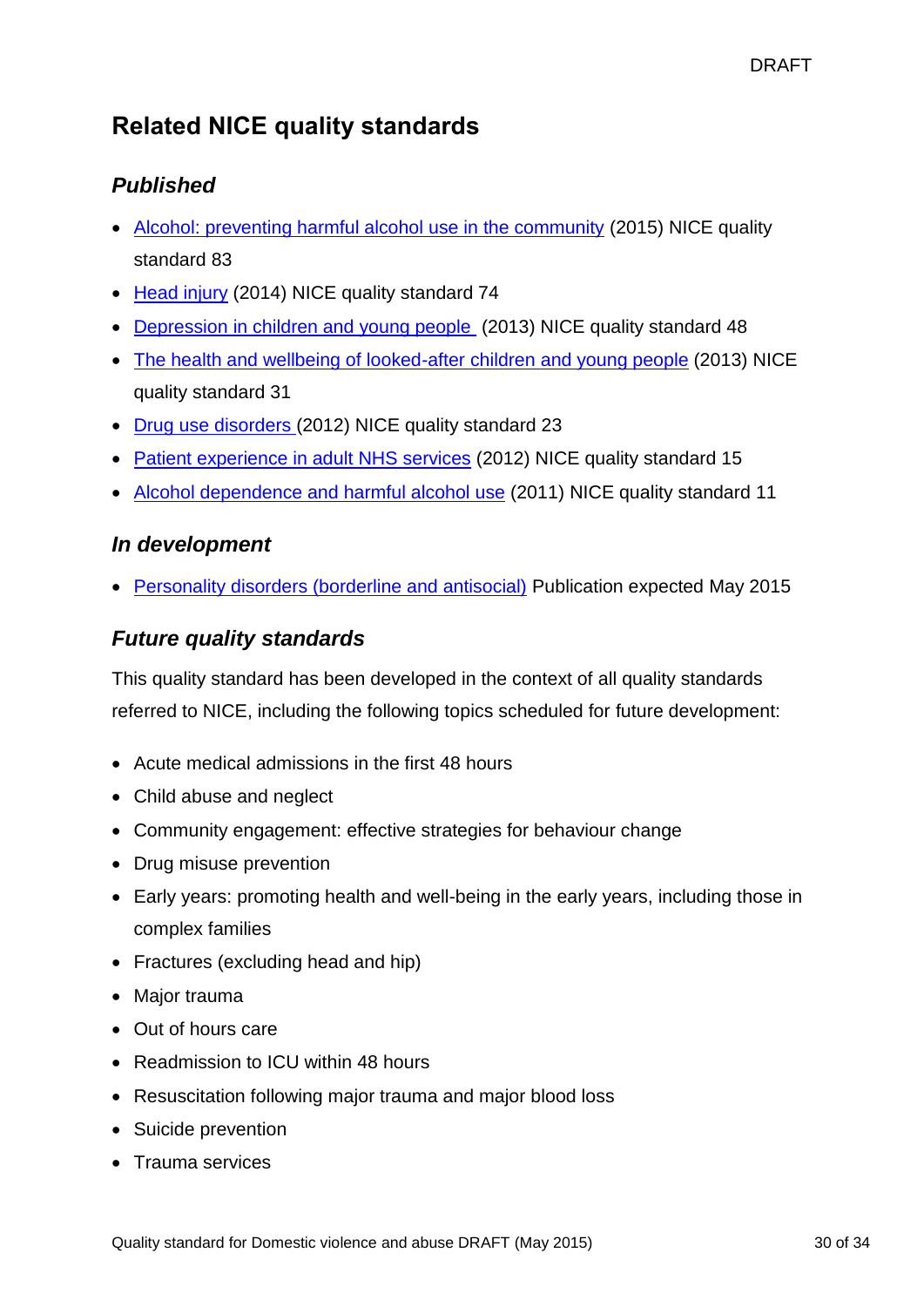• Urgent and emergency care

The full list of [quality](http://www.nice.org.uk/Standards-and-Indicators/Developing-NICE-quality-standards-/Quality-standards-topic-library) standard topics referred to NICE is available from the quality [standards topic library](http://www.nice.org.uk/Standards-and-Indicators/Developing-NICE-quality-standards-/Quality-standards-topic-library) on the NICE website.

# **Quality Standards Advisory Committee and NICE project team**

## *Quality Standards Advisory Committee*

This quality standard has been developed by Quality Standards Advisory Committee 1. Membership of this committee is as follows:

#### **Dr Gita Bhutani**

Professional Lead, Psychological Services, Lancashire Care NHS Foundation Trust

**Mrs Jennifer Bostock** Lay member

#### **Dr Helen Bromley**

Consultant in Public Health, Cheshire West and Chester Council

#### **Dr Hasan Chowhan**

GP, NHS North East Essex Clinical Commissioning Group

#### **Ms Amanda de la Motte**

Service Manager/Lead Nurse Hospital Avoidance Team, Central Nottinghamshire Clinical Services

**Mr Phillip Dick** Psychiatric Liaison Team Manager, West London Mental Health Trust

## **Ms Phyllis Dunn**

Clinical Lead Nurse, University Hospital of North Staffordshire

#### **Dr Ian Manifold**

Consultant Oncologist, Quality Measurement Expert, National Cancer Action Team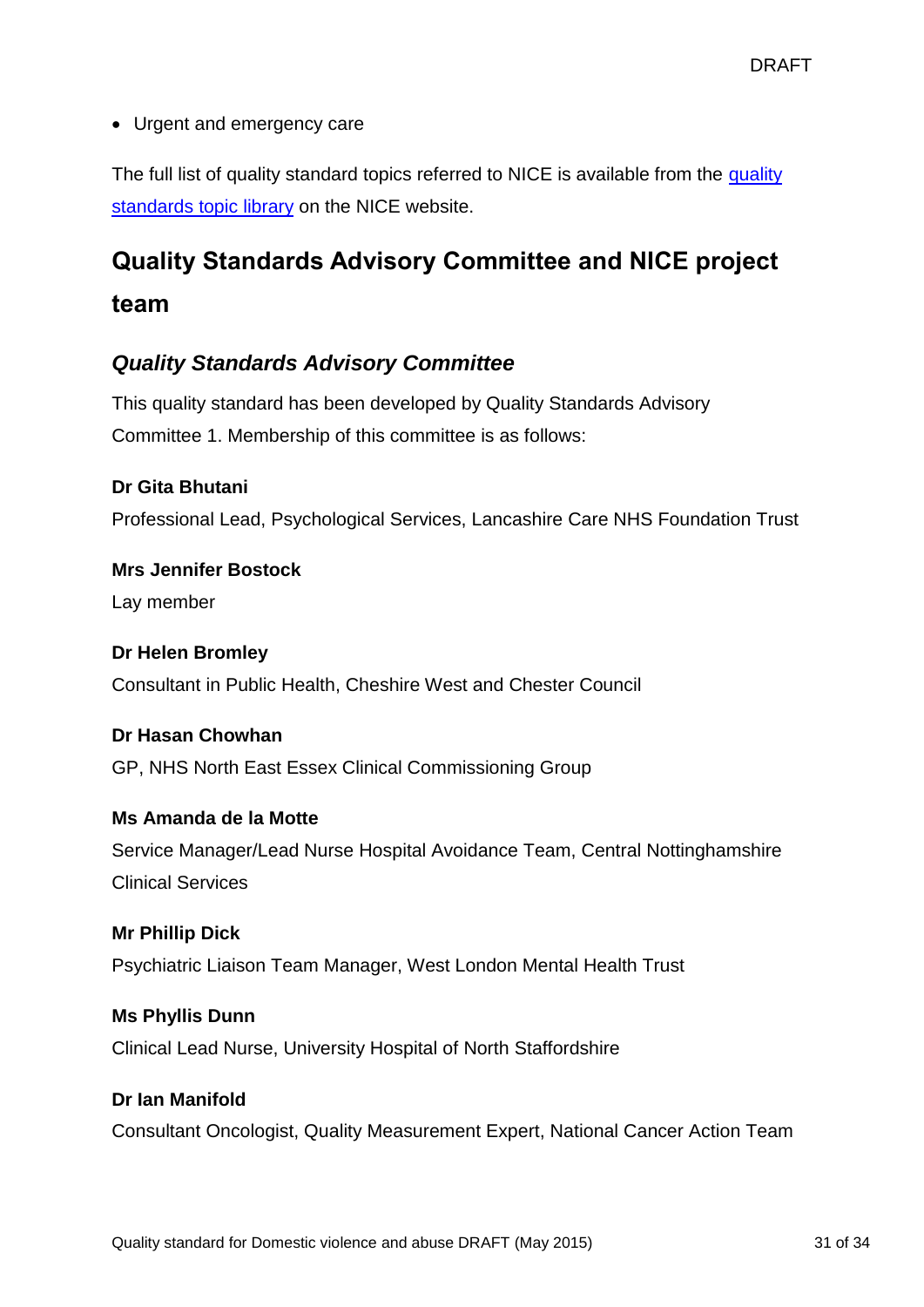#### **Mr Gavin Maxwell**

Lay member

## **Mrs Juliette Millard** UK Nursing and Health Professions Adviser, Leonard Cheshire Disability

#### **Hazel Trender**

Senior Vascular Nurse Specialist, Sheffield Teaching Hospital Trust

## **Dr Hugo van Woerden**

Director of Public Health, NHS Highland

#### **Professor Bee Wee (Chair)**

Consultant and Senior Clinical Lecturer in Palliative Medicine, Oxford University Hospitals NHS Trust and Oxford University

#### **Ms Karen Whitehead**

Strategic Lead Health, Families and Partnerships, Bury Council

#### **Ms Alyson Whitmarsh**

Programme Head for Clinical Audit, Health and Social Care Information Centre

#### **Ms Jane Worsley**

Chief Operating Officer, Advanced Childcare Limited

#### **Dr Arnold Zermansky**

GP, Leeds

The following specialist members joined the committee to develop this quality standard:

## **Ms Lori Busch** Lay member

#### **Professor Gene Feder**

Professor of Primary Health Care, University of Bristol

#### **Ms Davina James-Hanman**

Independent Consultant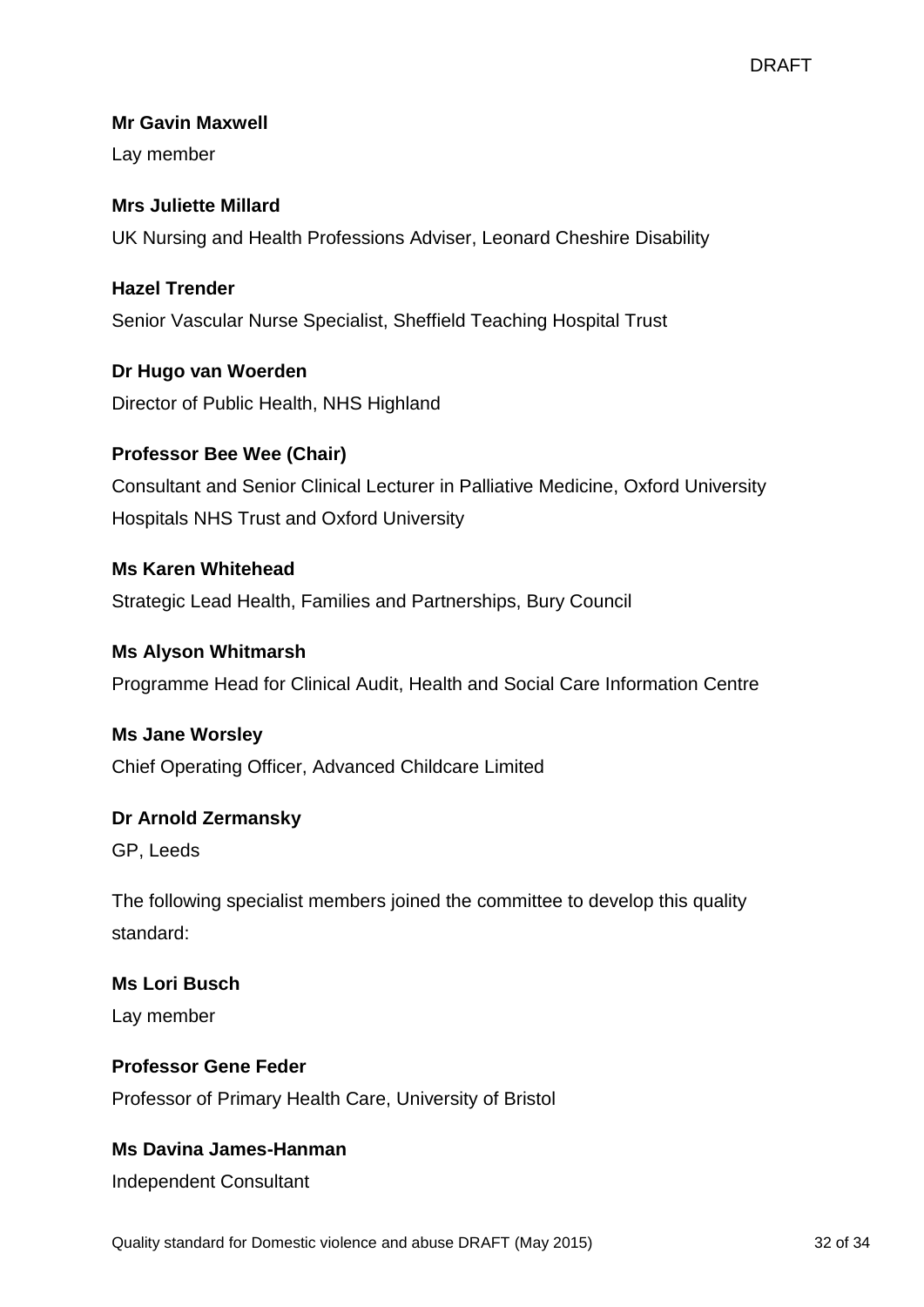#### **Ms Maureen Noble**

Independent Consultant

#### **Professor Nicky Stanley**

Professor of Social Work, University of Central Lancashire

## *NICE project team*

**Nick Baillie** Associate Director

**Karen Slade** Consultant Clinical Adviser

# **Rachel Neary-Jones**

Programme Manager

**Stephanie Birtles** Technical Adviser

**Laura Hobbs** Lead Technical Analyst

**Esther Clifford** Project Manager

## **Jenny Mills** Coordinator

## **About this quality standard**

NICE quality standards describe high-priority areas for quality improvement in a defined care or service area. Each standard consists of a prioritised set of specific, concise and measurable statements. NICE quality standards draw on existing NICE or NICE-accredited guidance that provides an underpinning, comprehensive set of recommendations, and are designed to support the measurement of improvement.

The methods and processes for developing NICE quality standards are described in the [quality standards process guide.](http://www.nice.org.uk/Standards-and-Indicators/Developing-NICE-quality-standards)